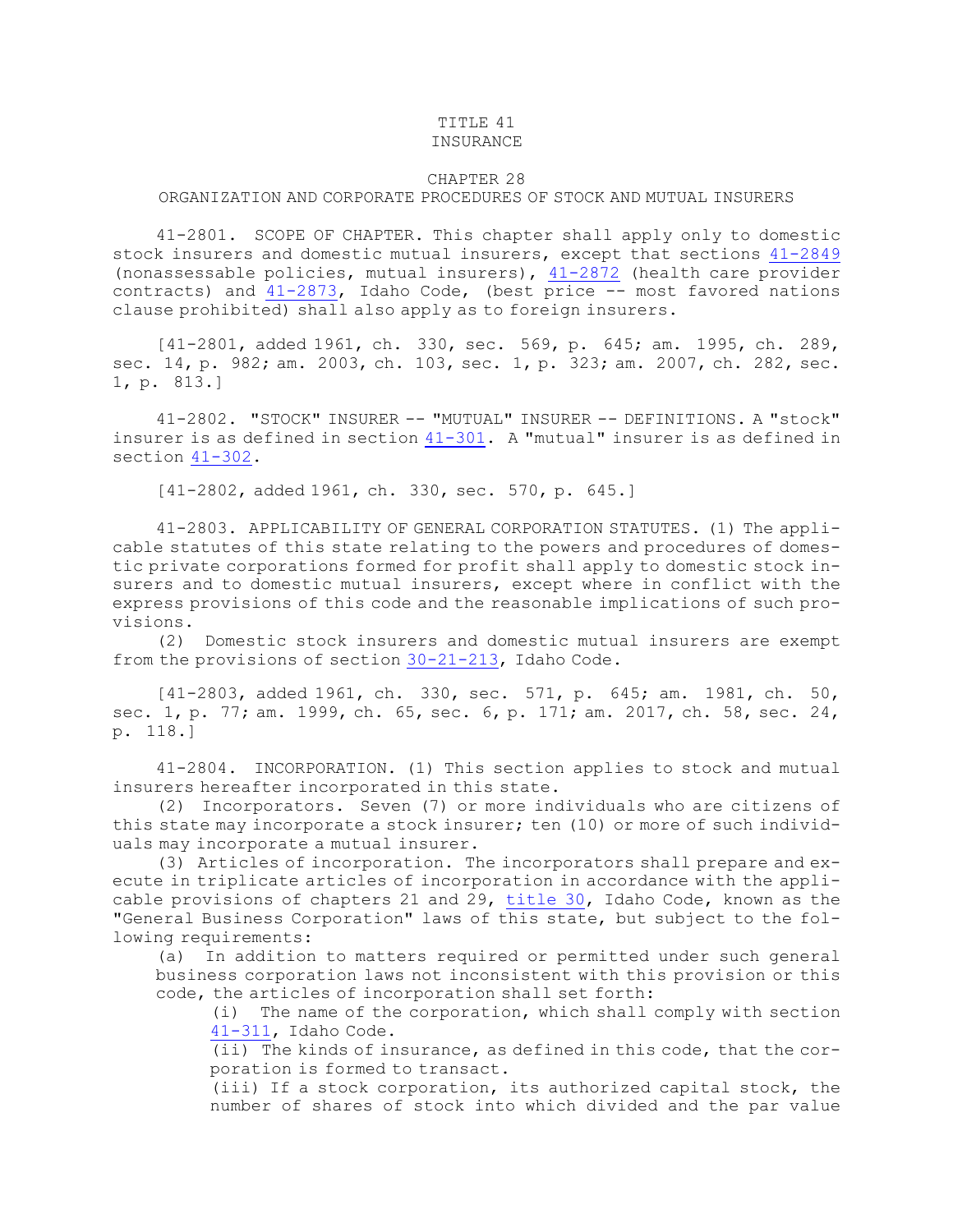of each such share, which par value shall be at least one dollar (\$1.00). Shares without par value shall not be authorized.

(iv) If <sup>a</sup> stock corporation, the extent, if any, to which shares of its stock are subject to assessment.

(v) If <sup>a</sup> mutual corporation, the maximum contingent liability of its members, for payment of losses and expenses incurred, other than as to nonassessable policies issued as permitted under section [41-2849](https://legislature.idaho.gov/statutesrules/idstat/Title41/T41CH28/SECT41-2849), Idaho Code; such liability shall be as stated in the articles of incorporation, but shall not be less than one (1) nor more than six (6) annual premiums for the member's policy.

(vi) The name and residence address of each incorporator, and whether each such incorporator is <sup>a</sup> citizen of this state.

(b) Articles of incorporation shall be filed as provided in section [41-2805](https://legislature.idaho.gov/statutesrules/idstat/Title41/T41CH28/SECT41-2805), Idaho Code.

[41-2804, added 1961, ch. 330, sec. 572, p. 645; am. 1980, ch. 197, sec. 29, p. 453; am. 1990, ch. 383, sec. 1, p. 1061; am. 2003, ch. 163, sec. 3, p. 461; am. 2017, ch. 58, sec. 25, p. 118; am. 2021, ch. 321, sec. 27, p. 969.]

41-2805. FILING OF ARTICLES. (1) The incorporators shall submit the executed articles of incorporation of <sup>a</sup> proposed stock or mutual insurer in triplicate to the director for review. If the director finds the articles to be in compliance with this code he shall deliver an original thereof to the attorney general for examination. After examining the articles, the attorney general shall return them to the director accompanied by his opinion certifying as to whether or not he has found the articles to be in accordance with the laws of this state and not inconsistent with the constitution of this state. If the attorney general has found the articles to be in accordance with law, the director shall, upon payment of the fees prescribed by law therefor, and except as provided in subsection (2) of this section, certify his approval upon each of the three (3) originals of the articles, file one (1) of such originals in his office and deliver two (2) of such originals to the incorporators, one (1) to be retained by the corporation as part of its corporate records, and one (1) to be filed with the secretary of state.

(2) If upon reviewing or examining the articles of incorporation as hereinabove provided, the director or the attorney general finds that the articles do not comply with this code or are not in accordance with the laws of this state, or are inconsistent with the constitution of this state, as the case may be, the director shall refuse to approve the articles and shall return all originals of the articles to the incorporators accompanied by <sup>a</sup> written statement of the defects in the articles or reasons upon which his refusal is based.

(3) The secretary of state shall not permit the filing with him or in his office of any such articles of incorporation unless the same bear the director's approval endorsed thereon as hereinabove provided. The director's approval, when so endorsed, shall be deemed to relate only to the form of the articles of incorporation, and shall not be deemed to constitute an approval or commitment by the director as to any other aspect or operation of the proposed insurer.

(4) The director and the attorney general shall perform all duties required of them under this section within <sup>a</sup> reasonable time after the articles of incorporation have been submitted to the director as in subsection (1) above provided.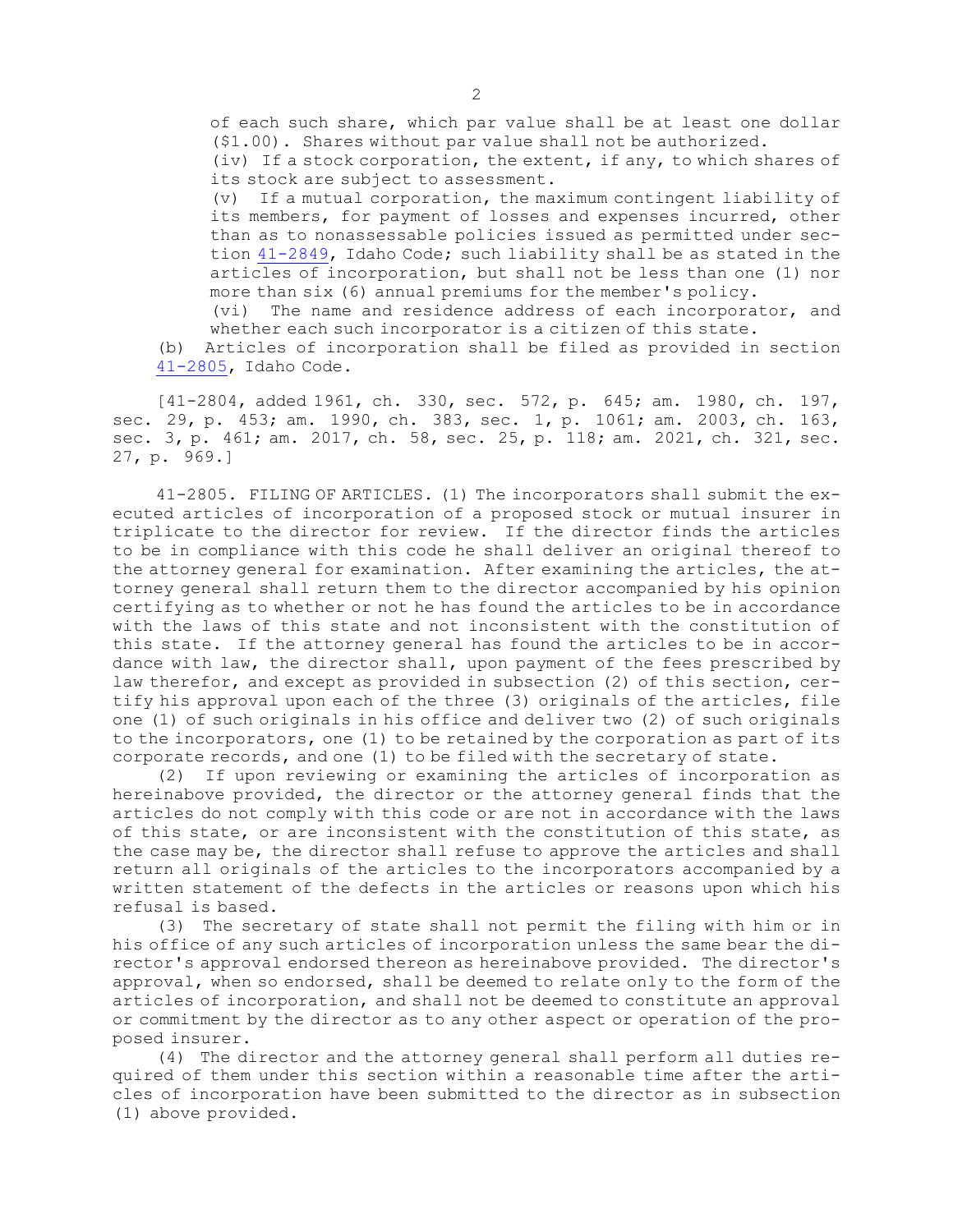[41-2805, added 1961, ch. 330, sec. 573, p. 645; am. 1980, ch. 197, sec. 30, p. 454; am. 2001, ch. 85, sec. 7, p. 216; am. 2003, ch. 103, sec. 2, p. 323.]

41-2809. INVESTIGATION OF PROPOSED ORGANIZATION. Upon application of <sup>a</sup> new insurer for <sup>a</sup> certificate of authority, the director of the department of insurance shall promptly make an investigation of:

(1) The character, reputation, financial standing and purposes of the organizers, incorporators, and subscribers organizing the proposed insurer or organization;

(2) The character, financial responsibility, insurance experience, and business qualifications of its proposed officers and directors; and

(3) Such other aspects of the proposed insurer or financing as he may deem advisable.

[41-2809, added 1961, ch. 330, sec. 577, p. 645; am. 2003, ch. 103, sec. 4, p. 324.]

41-2818. QUALIFICATION FOR INITIAL CERTIFICATE OF AUTHORITY -- STOCK INSURERS. <sup>A</sup> newly formed domestic stock insurer shall be entitled to <sup>a</sup> certificate of authority only when its entire authorized capital stock has been subscribed for and paid for in full, and it has fulfilled the other requirements for the certificate of authority as applicable under this code to the kind or kinds of insurance proposed to be transacted. The director shall not issue <sup>a</sup> certificate of authority to any such insurer which does not meet the requirements of this section.

[41-2818, added 1961, ch. 330, sec. 586, p. 645.]

41-2820. INITIAL QUALIFICATIONS -- DOMESTIC MUTUALS. When newly organized, <sup>a</sup> domestic mutual insurer may be authorized to transact any one of the kinds of insurance defined in sections [41-502](https://legislature.idaho.gov/statutesrules/idstat/Title41/T41CH5/SECT41-502) through [41-506](https://legislature.idaho.gov/statutesrules/idstat/Title41/T41CH5/SECT41-506), Idaho Code, if it has otherwise complied with the provisions of [title](https://legislature.idaho.gov/statutesrules/idstat/Title41/) 41, Idaho Code, and possesses and maintains surplus funds as provided in section [41-313](https://legislature.idaho.gov/statutesrules/idstat/Title41/T41CH3/SECT41-313) or [41-3102A](https://legislature.idaho.gov/statutesrules/idstat/Title41/T41CH31/SECT41-3102A), Idaho Code.

[41-2820, added 1961, ch. 330, sec. 588, p. 645; am. 1995, ch. 96, sec. 2, p. 274.]

41-2822. APPLICATIONS FOR INSURANCE IN FORMATION OF MUTUAL IN-SURER. (1) Upon receipt of the director's approval of the bond or deposit as provided in section [41-2821](https://legislature.idaho.gov/statutesrules/idstat/Title41/T41CH28/SECT41-2821), Idaho Code, the proposed domestic mutual insurer may commence solicitation of such requisite applications for insurance policies as it may accept, and may receive deposits of premiums thereon.

(2) All such applications shall be in writing signed by the applicant, covering subjects of insurance resident, located or to be performed in this state.

(3) All such applications shall provide that:

(a) Issuance of the policy is contingent upon the insurer qualifying for and receiving <sup>a</sup> certificate of authority;

(b) No insurance is in effect unless and until the certificate of authority has been issued; and

(c) The prepaid premium or deposit, and membership or policy fee, if any, shall be refunded in full to the applicant if organization is not com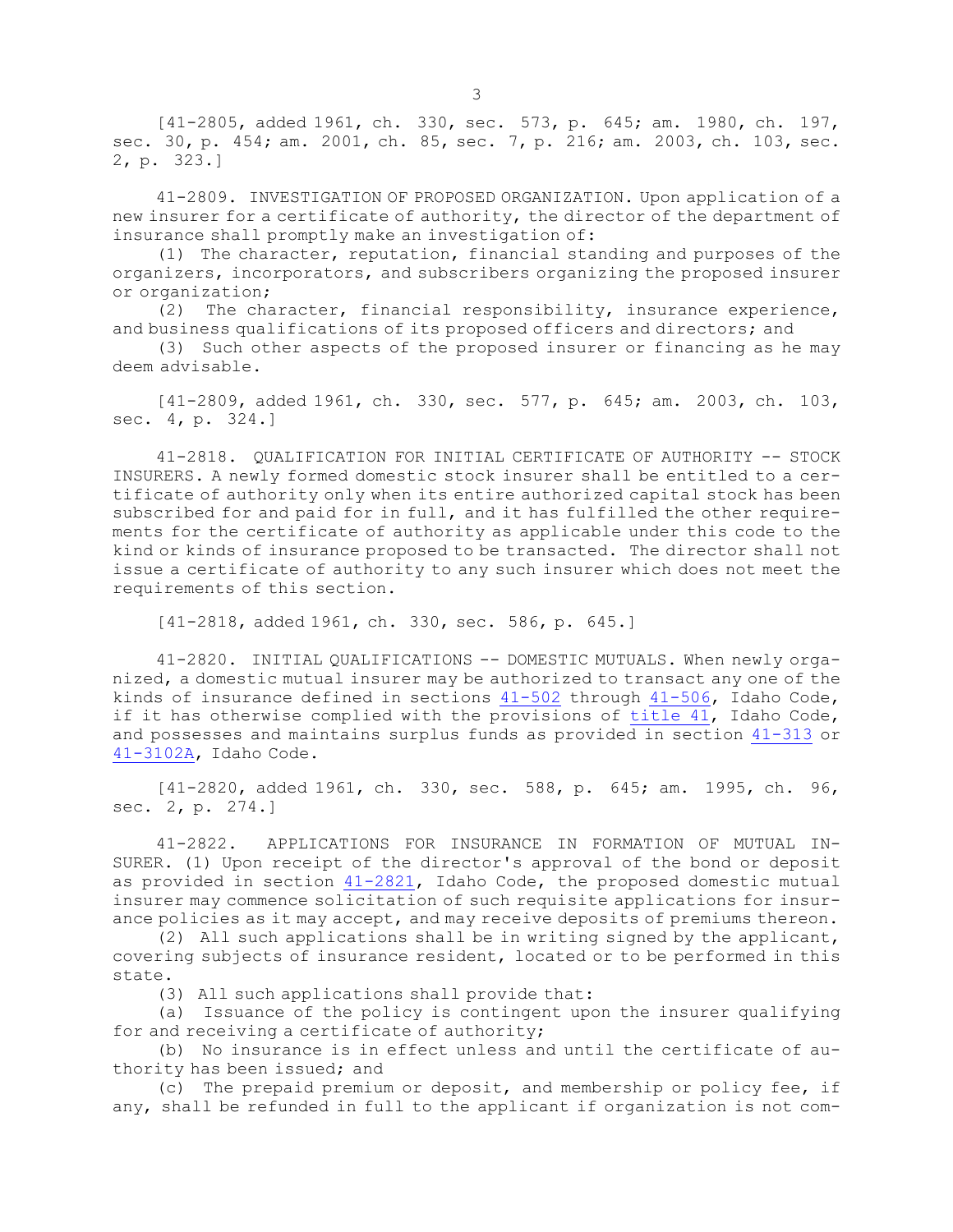pleted and the certificate of authority is not issued and received by the insurer before <sup>a</sup> specified reasonable date, which date shall be not later than one (1) year after the date of the certificate of incorporation.

(4) All qualifying premiums collected shall be in cash.

(5) Solicitation for such qualifying applications for insurance shall be by licensed agents of the corporation, and the director shall, upon the corporation's application therefor, issue temporary agent's licenses expiring on the date specified pursuant to subdivision (c) above to individuals qualified as for <sup>a</sup> resident agent's license except as to the taking or passing of an examination. The director may suspend or revoke any such license for any of the causes and pursuant to the same procedures as are applicable to suspension or revocation of licenses of agents in general under [chapter](https://legislature.idaho.gov/statutesrules/idstat/Title41/T41CH10) 10, title 41, Idaho Code.

[41-2822, added 1961, ch. 330, sec. 590, p. 645; am. 1972, ch. 164, sec. 5, p. 376.]

41-2823. FORMATION OF MUTUALS -- TRUST DEPOSIT OF PREMIUMS -- ISSUANCE OF POLICIES. (1) All sums collected by <sup>a</sup> domestic mutual corporation as premiums or fees on qualifying applications for insurance therein shall be deposited in trust in <sup>a</sup> bank or trust company in this state under <sup>a</sup> written trust agreement approved by the director and consistent with this section and with section  $41-2822(3)(c)$  $41-2822(3)(c)$ . The corporation shall file an executed copy of such trust agreement with the director.

(2) Upon issuance to the corporation of <sup>a</sup> certificate of authority as an insurer for the kind of insurance for which such applications were solicited, all funds so held in trust shall become the funds of the insurer, and the insurer shall thereafter in due course issue and deliver its policies for which premiums had been paid and accepted. The insurance provided by such policies shall be effective as of the date of the certificate of authority or thereafter as provided by the respective policies.

[41-2823, added 1961, ch. 330, sec. 591, p. 645.]

41-2824. FORMATION OF MUTUALS -- FAILURE TO QUALIFY. If the proposed domestic mutual insurer fails to complete its organization and to secure its original certificate of authority within one (1) year from and after date of its certificate of incorporation, the corporation shall transact no further business, and the director shall return or cause to be returned to the persons entitled thereto all advance deposits or payments of premiums held in trust under section [41-2823](https://legislature.idaho.gov/statutesrules/idstat/Title41/T41CH28/SECT41-2823).

[41-2824, added 1961, ch. 330, sec. 592, p. 645.]

41-2825. ADDITIONAL KINDS OF INSURANCE -- MUTUALS. A domestic mutual insurer, after being authorized to transact one (1) kind of insurance, may be authorized to transact such additional kinds of insurance as are permitted under section [41-312](https://legislature.idaho.gov/statutesrules/idstat/Title41/T41CH3/SECT41-312), Idaho Code, while otherwise in compliance with this code and while maintaining unimpaired surplus funds in an amount not less than the amount of paid-in capital stock required of <sup>a</sup> domestic stock insurer transacting like kinds of insurance, subject further to the additional surplus requirements of section  $41-313$ , Idaho Code, applicable to such a stock insurer.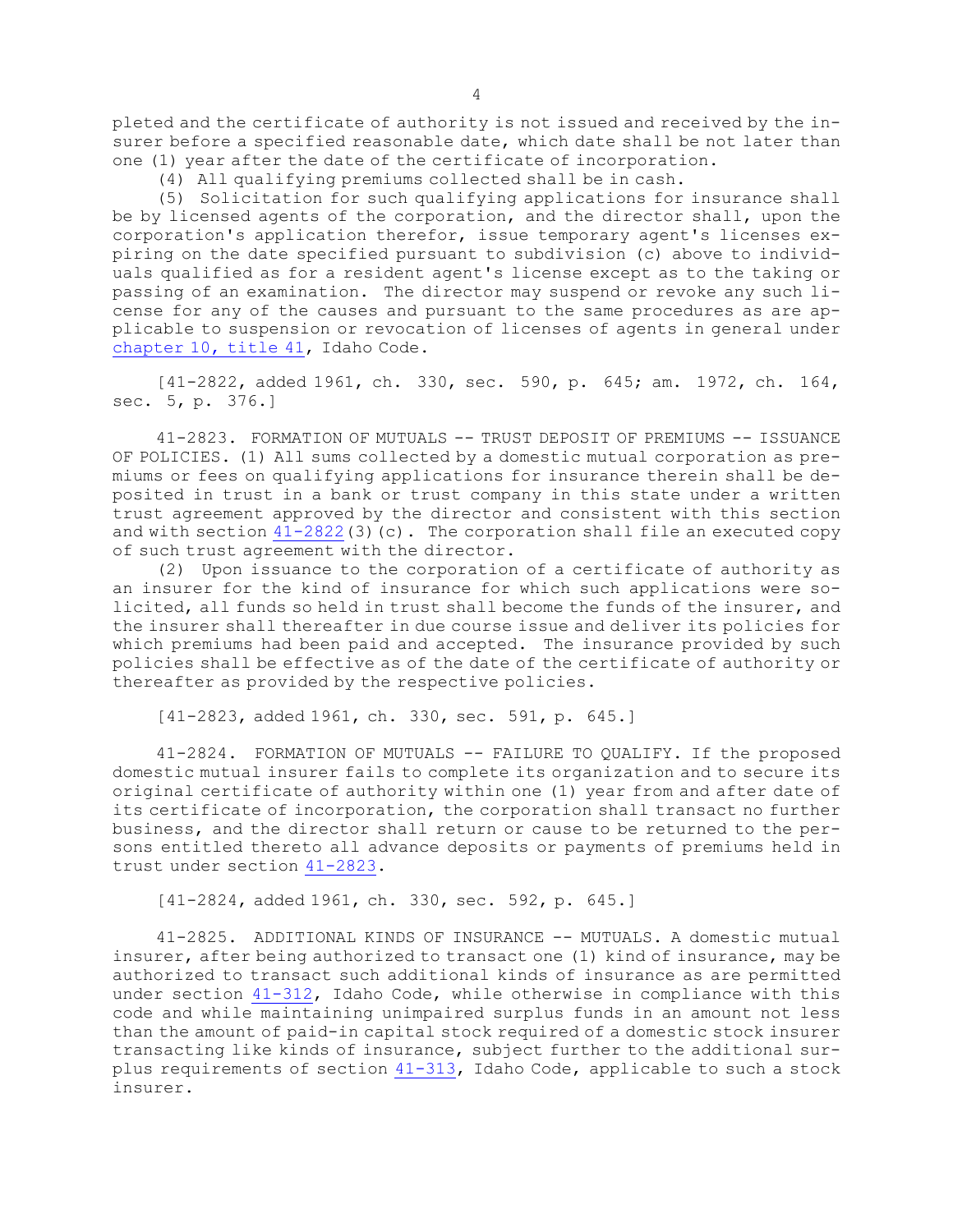[41-2825, added 1961, ch. 330, sec. 593, p. 645; am. 1995, ch. 96, sec. 4, p. 276.]

41-2826. AMENDMENT OF ARTICLES OF INCORPORATION -- STOCK INSURERS. (1) <sup>A</sup> domestic stock insurer may amend its articles of incorporation or bylaws for any lawful purpose through procedures prescribed by the statutes of this state as to business corporations in general, and by complying with the requirements of subsection (2) below.

(2) No such amendment to an insurer's articles of incorporation shall be effectuated until <sup>a</sup> fully executed copy of the certificate of amendments has been filed with the director, and has been approved by him. The director shall approve the amendment unless found by him not to be in compliance with law. At time of filing, the fee therefor shall be paid in the amount prescribed in section [41-401](https://legislature.idaho.gov/statutesrules/idstat/Title41/T41CH4/SECT41-401) (fee schedule).

[41-2826, added 1961, ch. 330, sec. 594, p. 645; am. 2004, ch. 239, sec. 1, p. 702.]

41-2827. AMENDMENT OF ARTICLES OF INCORPORATION -- MUTUAL INSURER. (1) <sup>A</sup> domestic mutual insurer heretofore or hereafter formed may amend its articles of incorporation for any lawful purpose by affirmative vote of <sup>a</sup> majority of those of its members present or represented by proxy at any regular annual meeting of its members, or at any special meeting called for the purpose.

(2) Upon adoption of such an amendment the insurer shall make <sup>a</sup> certificate thereof in triplicate under its corporate seal, setting forth such amendment and the date and manner of the adoption thereof, which certificate shall be executed by the insurer's president or vice-president and secretary or assistant secretary, and be verified by one of them before <sup>a</sup> notary public. The insurer shall deliver to the director the triplicate originals of the certificate together with the filing fee specified therefor in section [41-401](https://legislature.idaho.gov/statutesrules/idstat/Title41/T41CH4/SECT41-401) (fee schedule). The director shall transmit one (1) original of the proposed amendment to the attorney general for examination. If the director and the attorney general find that the certificate and the amendments comply with law, the director shall endorse his approval upon each of the triplicate originals, place one (1) set on file in his office and return the remaining originals to the insurer. The insurer shall file one (1) of such originals with the secretary of state and retain the third original for its corporate records. The amendment shall be effective when filed with the secretary of state.

(3) If the director or the attorney general find that the proposed amendment or certificate does not comply with law, the director shall not approve the same, and shall return all certificates of amendment to the insurer together with his written statement of reasons for nonapproval. The filing fee shall not be returnable.

[41-2827, added 1961, ch. 330, sec. 595, p. 645; am. 1985, ch. 251, sec. 2, p. 585.]

41-2828. INSURANCE BUSINESS EXCLUSIVE. A domestic insurer heretofore or hereafter formed shall not have corporate power to engage, and shall not directly or indirectly engage, in any business other than the insurance business and in business activities reasonably and necessarily incidental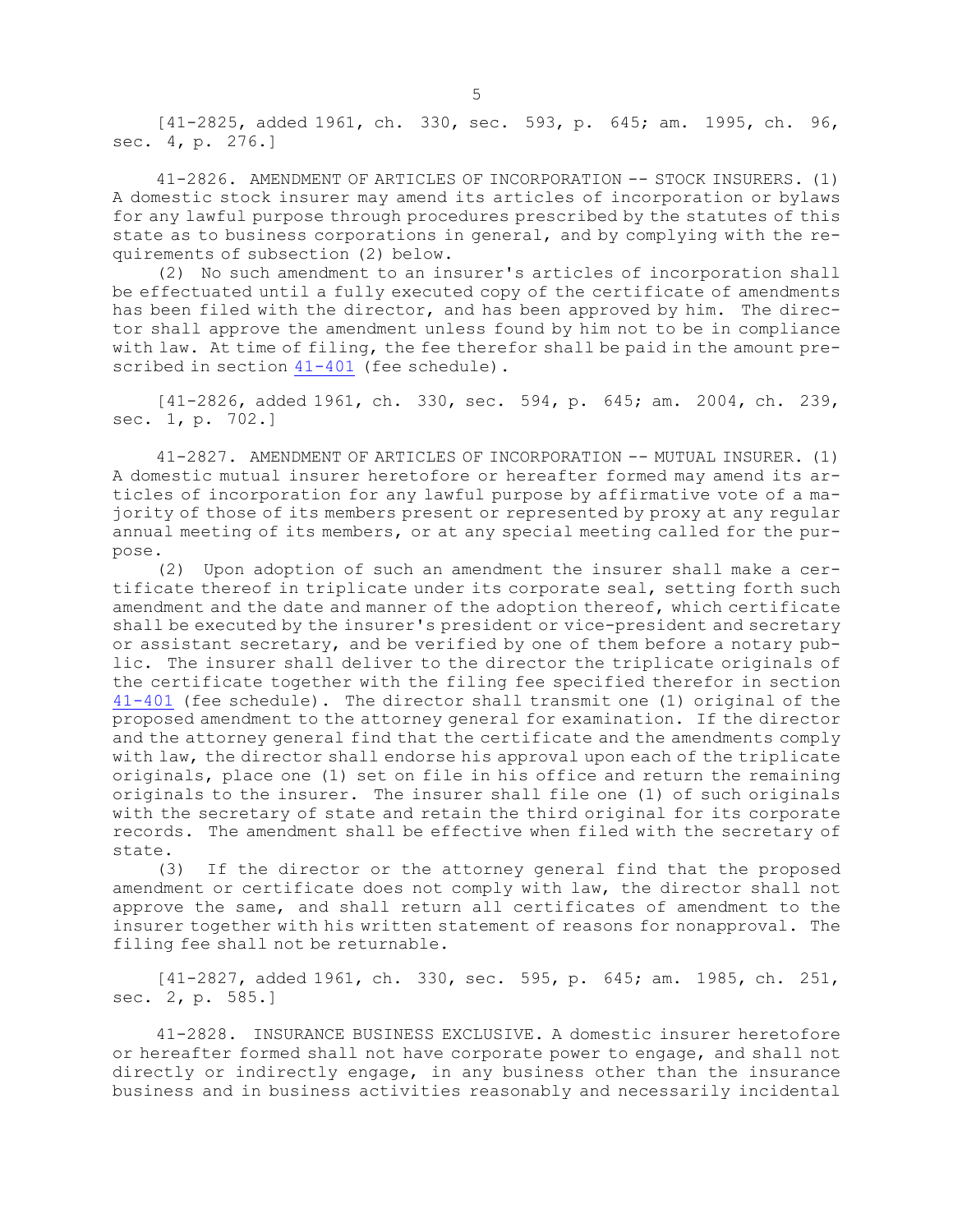to such insurance business; except that <sup>a</sup> title insurer may also engage in business as an escrow agent.

[41-2828, added 1961, ch. 330, sec. 596, p. 645.]

41-2829. MEMBERSHIP IN MUTUALS. (1) Each policyholder of <sup>a</sup> domestic mutual insurer, other than of <sup>a</sup> reinsurance contract, is <sup>a</sup> member of the insurer during the period of the insurance with all rights and obligations of such membership, and the policy shall so specify.

(2) Any person, government or governmental agency, state or political subdivision thereof, public or private corporation, board, association, estate, trustee or fiduciary may be <sup>a</sup> member of <sup>a</sup> mutual insurer.

[41-2829, added 1961, ch. 330, sec. 597, p. 645.]

41-2830. BY-LAWS OF MUTUAL. (1) A domestic mutual insurer shall have by-laws for the government of its affairs. The insurer's initial board of directors shall adopt original by-laws, subject to the approval of the insurer's members at the next meeting of members.

(2) The by-laws shall contain provisions, consistent with this code, relating to:

(a) The voting rights of members;

(b) Election of directors, and the number, qualifications, terms of office and powers of directors;

(c) Annual and special meetings of members;

(d) The number, designation, election, terms and powers and duties of the respective corporate officers;

(e) Deposit, custody, disbursement and accounting for corporate funds;

(f) Fidelity bonds covering such officers and employees of the insurer handling its funds, to be issued by corporate surety and to be in such amount as may be reasonable; and

(g) Such other matters as may be customary, necessary, or convenient for the management or regulation of corporate affairs.

(3) The insurer shall promptly file with the director <sup>a</sup> copy, certified by the insurer's secretary, of its by-laws and of every modification thereof or addition thereto. The director shall disapprove any by-law provision deemed by him, after <sup>a</sup> hearing held thereon, to be unlawful, unreasonable, inadequate, unfair or detrimental to the proper interests or protection of the insurer's members or any class thereof. The insurer shall not, after receiving written notice of such disapproval and during the existence thereof, effectuate any by-law provision so disapproved.

[41-2830, added 1961, ch. 330, sec. 598, p. 645.]

41-2831. RIGHTS OF MUTUAL MEMBERS IN GENERAL. (1) A domestic mutual insurer is owned by and shall be operated in the interest of its members.

(2) With respect to the management, records and affairs of the insurer, <sup>a</sup> member of <sup>a</sup> mutual insurer shall have the same character of rights and relationship as <sup>a</sup> stockholder has toward <sup>a</sup> domestic stock insurer, subject to the provisions of this code.

[41-2831, added 1961, ch. 330, sec. 599, p. 645.]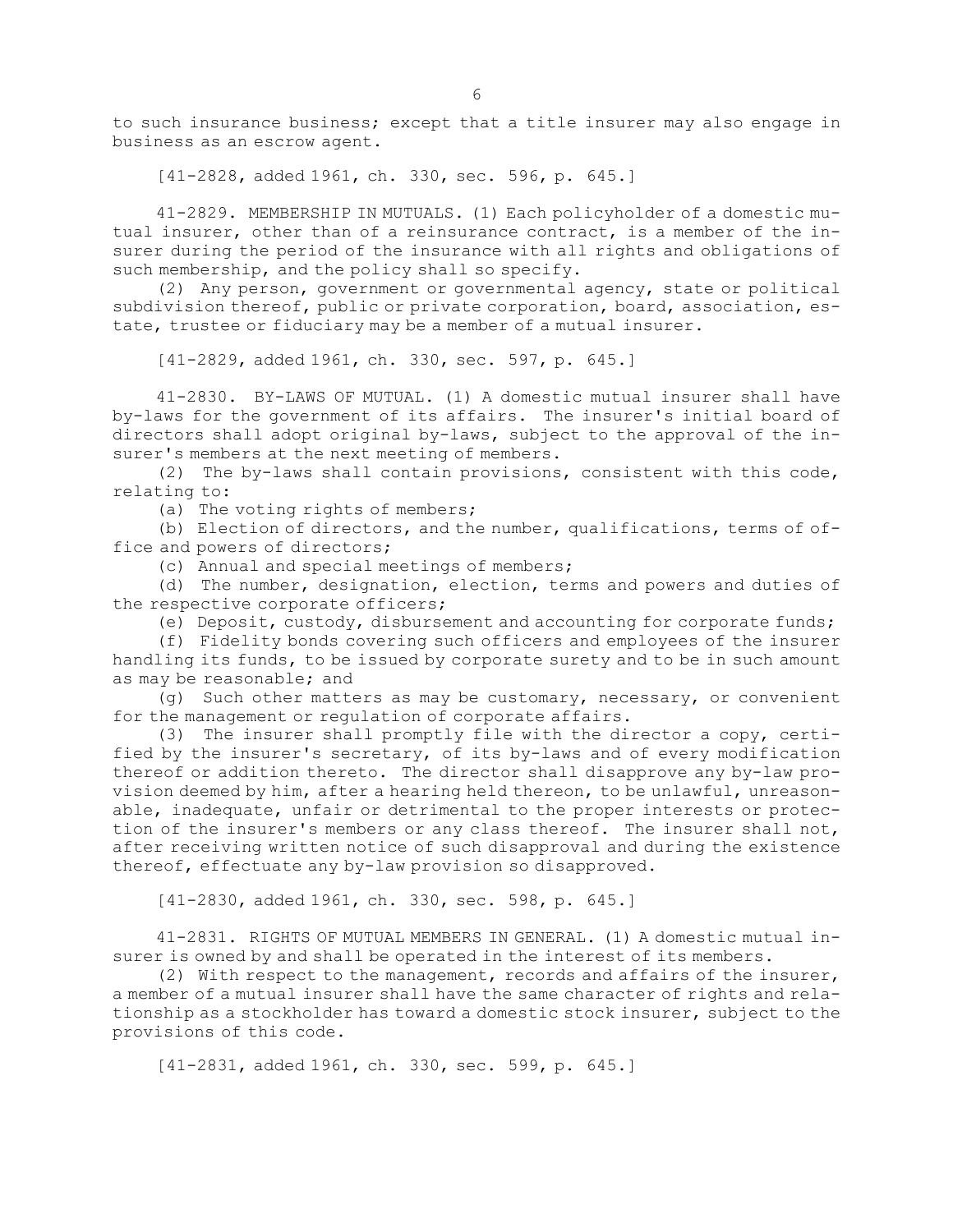41-2832. MEETINGS OF MEMBERS OF MUTUAL INSURER. (1) Meetings of members of <sup>a</sup> domestic mutual insurer shall be held in the city or town of its registered office in this state, except as may otherwise be provided in the insurer's by-laws with the director's approval.

(2) Each such insurer shall, during the first six (6) months of each calendar year, hold the annual meeting of its members to fill vacancies existing or occurring in the board of directors, receive and consider reports of the insurer's officers as to its affairs and transact such other business as may properly be brought before it.

(3) Notice of the time and place of the annual meeting of members shall be given by imprinting such notice plainly on the policies issued by the insurer. Any change of the date or place of the annual meeting shall be made only by an annual meeting of members. Notice of such change may be given:

(a) By imprinting such new date or place on all policies which will be in effect as of the date of such changed meeting; or

(b) Unless the director otherwise orders, notice of the new date or place need be given only through policies issued after the date of the annual meeting at which such change was made and in premium notices and renewal certificates issued during the twenty-four (24) months immediately following such meeting.

(4) If more than six (6) months are allowed to elapse after an annual meeting of members is due to be held and without such annual meeting being held, the director shall, upon written request of any officer, director, or member of the insurer, cause written notice of such meeting to be given to the insurer's members, and the meeting shall be held as soon as reasonably possible thereafter. The director shall attend the meeting.

(5) Subsections (2) and (3) above shall not apply as to <sup>a</sup> fraternal insurer, as defined in section  $41-3101(2)$  $41-3101(2)$ , which shall hold the annual meeting of its members and give notice thereof, at such reasonable time and place and in such reasonable manner as may be provided by the insurer's by-laws with the director's approval.

[41-2832, added 1961, ch. 330, sec. 600, p. 645.]

41-2833. SPECIAL MEETINGS OF MEMBERS OF MUTUAL INSURER. (1) <sup>A</sup> special meeting of the members of <sup>a</sup> mutual insurer may be held for any lawful purpose. The meeting shall be called by the corporate secretary pursuant to request of the insurer's president or of its board of directors, or upon request in writing signed by not less than one-tenth (1/10) of the insurer's members. The meeting shall be held at such time as the secretary may fix, but not less than ten (10) nor more than thirty (30) days after receipt of the request. If the secretary fails to issue such call, the president, directors, or members making the request may do so.

(2) Not less than ten (10) days' written notice of the meeting shall be given. Notice addressed to the insurer's members at their respective post office addresses last of record with the insurer and deposited, postage prepaid, in <sup>a</sup> letter depository of the United States post office, shall be deemed to have been given when so mailed. In lieu of mailed notice the insurer may publish the notice in such publication or publications as shall afford <sup>a</sup> majority of its members <sup>a</sup> reasonable opportunity to have actual advance notice of the meeting. The notice shall state the purposes of the meeting, and no business shall be transacted at the meeting of which notice was not so given.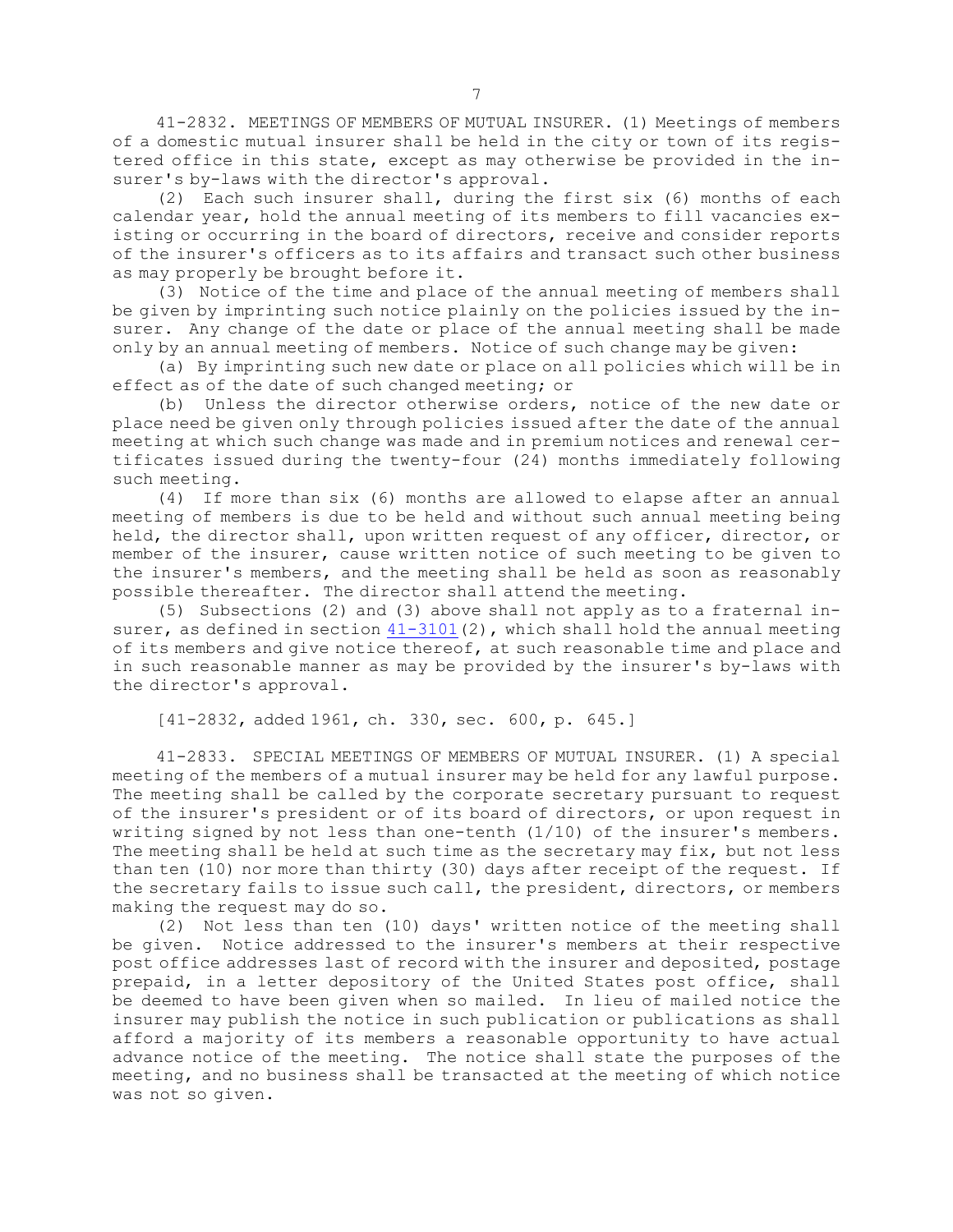[41-2833, added 1961, ch. 330, sec. 601, p. 645.]

41-2834. VOTING RIGHTS OF MUTUAL MEMBERS. (1) Each member of <sup>a</sup> mutual insurer is entitled to one (1) vote upon each matter coming to <sup>a</sup> vote at meetings of members.

(2) <sup>A</sup> member shall have the right to vote in person or by his written proxy filed with the corporate secretary not less than five (5) days prior to the meeting. No such proxy shall be made irrevocable, nor be valid beyond the earlier of the following dates:

(a) The date of expiration set forth in the proxy; or

(b) The date of termination of membership; or

(c) Five (5) years from the date of execution of the proxy.

(3) No member's vote upon any proposal to divest the insurer of its business or assets, or the major part thereof, shall be registered or taken except in person or by proxy newly executed and specific as to the matter to be voted upon.

[41-2834, added 1961, ch. 330, sec. 602, p. 645.]

41-2835. DIRECTORS. (1) The affairs of every domestic insurer shall be managed by <sup>a</sup> board of directors consisting of not less than five (5) directors or more than twenty-five (25) directors.

(2) Directors shall be elected by the members or stockholders of <sup>a</sup> domestic insurer at the annual meeting of stockholders or members. Directors may be elected for terms of not more than five (5) years each and until their successors are elected and have qualified and if, to be elected for terms of more than one (1) year, the insurer's bylaws shall provide for a staggered term system under which the terms of <sup>a</sup> proportionate part of the members of the board of directors shall expire on the date of each annual meeting of stockholders or members.

(3) <sup>A</sup> director of <sup>a</sup> mutual insurer shall be <sup>a</sup> policyholder thereof.

(4) As to an insurer operating as an authorized insurer only in the state of Idaho, <sup>a</sup> majority of the members of the insurer's board of directors shall be citizens of and shall actually reside in this state.

(5) Notwithstanding the provisions of subsection (1) of this section, <sup>a</sup> service corporation converted to <sup>a</sup> mutual insurer pursuant to section [41-2854A](https://legislature.idaho.gov/statutesrules/idstat/Title41/T41CH28/SECT41-2854A), Idaho Code, shall be managed by <sup>a</sup> board of directors consisting of not less than five (5) directors or more than twenty-five (25) directors. In the case of <sup>a</sup> service corporation that was <sup>a</sup> professional service corporation under [chapter](https://legislature.idaho.gov/statutesrules/idstat/Title41/T41CH34) 34, title 41, Idaho Code, immediately prior to the effective date of its plan of mutualization, the board of directors after the effective date may include professionals of the kind or kinds designated in the corporation's articles of incorporation as participant licensees immediately prior to such effective date, as long as <sup>a</sup> majority of directors are not professionals of the kind or kinds so designated. In the case of <sup>a</sup> service corporation that was <sup>a</sup> hospital service corporation under [chapter](https://legislature.idaho.gov/statutesrules/idstat/Title41/T41CH34) 34, [title](https://legislature.idaho.gov/statutesrules/idstat/Title41/T41CH34) 41, Idaho Code, immediately prior to the effective date of its plan of mutualization, the board of directors after the effective date shall include one (1) or more individuals representing a hospital or hospitals, as long as <sup>a</sup> majority of directors are not representing or employed by any hospital. In the case of <sup>a</sup> service corporation that was <sup>a</sup> combined professional service and hospital service corporation under [chapter](https://legislature.idaho.gov/statutesrules/idstat/Title41/T41CH34) 34, [title](https://legislature.idaho.gov/statutesrules/idstat/Title41/T41CH34) 41, Idaho Code, immediately prior to the effective date of its plan of mutualization, the board of directors after the effective date shall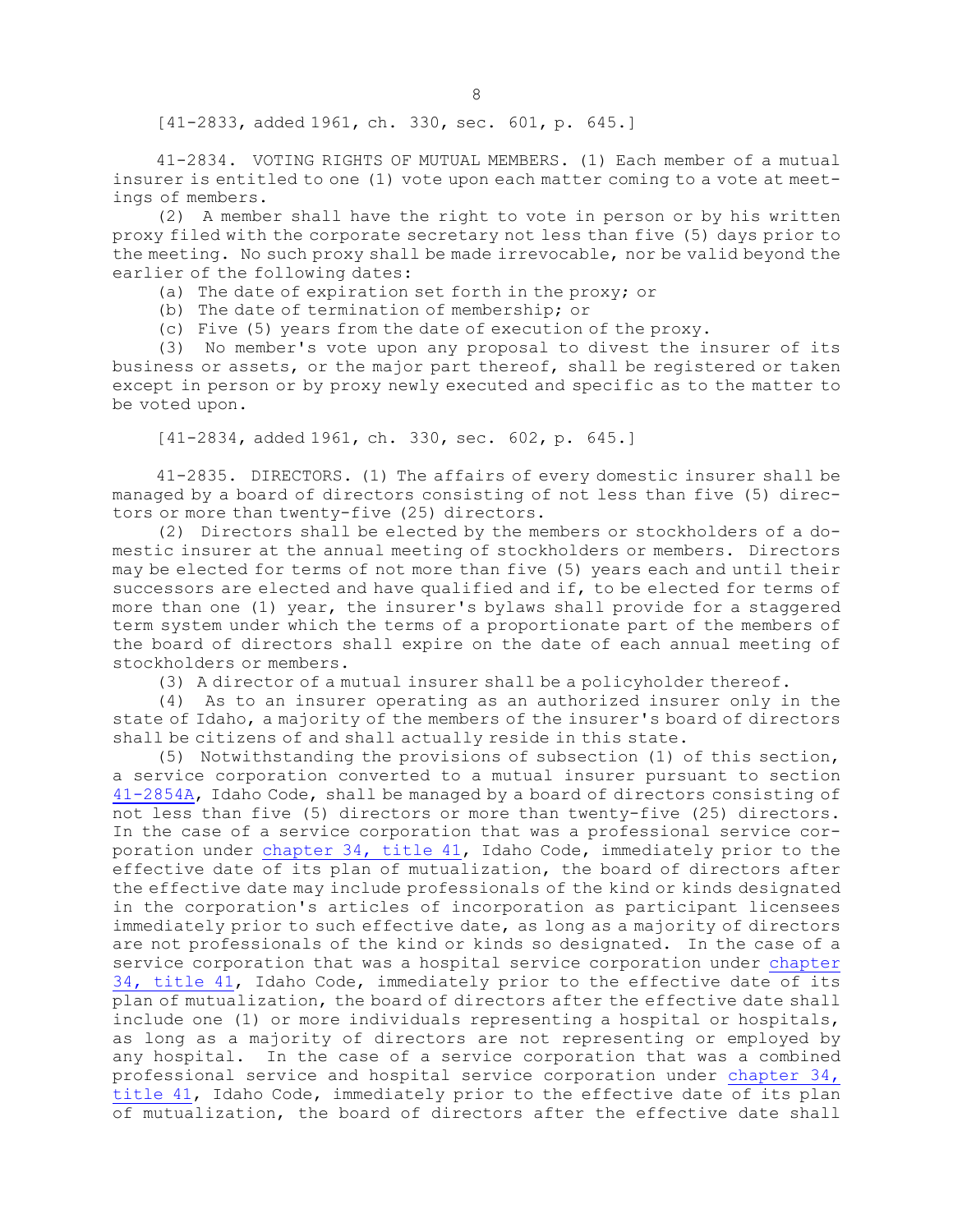include one (1) or more individuals representing a hospital or hospitals, and one (1) or more professionals of the kind or kinds designated in the corporation's articles of incorporation as participant licensees immediately prior to such effective date, as long as <sup>a</sup> majority of directors are neither such professionals nor representing or employed by any hospital, nor any combination thereof; further, the number of directors who are hospital representatives shall equal the number of directors who are professionals of the kind or kinds designated as participant licensees in the corporation's articles of incorporation in effect immediately prior to such effective date. Notwithstanding the provisions of subsection (3) of this section, <sup>a</sup> director elected as <sup>a</sup> hospital representative need not be <sup>a</sup> policyholder as long as the represented hospital is <sup>a</sup> policyholder.

[41-2835, added 1961, ch. 330, sec. 603, p. 645; am. 1994, ch. 78, sec. 2, p. 177; am. 2003, ch. 163, sec. 4, p. 461; am. 2021, ch. 145, sec. 1, p. 397.]

41-2836. NOTICE OF CHANGE OF DIRECTORS OR OFFICERS. An insurer shall promptly give the director written notice of any change of personnel among its directors or principal officers.

[41-2836, added 1961, ch. 330, sec. 604, p. 645.]

41-2837. PROHIBITED PECUNIARY INTEREST OF OFFICIALS. (1) Any officer or director, or any member of any committee or an employee of <sup>a</sup> domestic insurer who is charged with the duty of investing or handling the insurer's funds shall not deposit or invest such funds except in the insurer's corporate name; shall not borrow the funds of such insurer; shall not be pecuniarily interested in any loan, pledge or deposit, security, investment, sale, purchase, exchange, reinsurance, or other similar transaction or property of such insurer except as <sup>a</sup> stockholder or member; shall not take or receive to his own use any fee, brokerage, commission, gift, or other consideration for or on account of any such transaction made by or on behalf of such insurer.

(2) No insurer shall guarantee any financial obligation of any of its officers or directors.

(3) This section shall not prohibit such <sup>a</sup> director or officer, or member of <sup>a</sup> committee or employee from becoming <sup>a</sup> policyholder of the insurer and enjoying the usual rights so provided for its policyholders, nor shall it prohibit any such officer, director or member of <sup>a</sup> committee or employee from participating as beneficiary in any pension trust, deferred compensation plan, profit sharing plan or stock option plan authorized by the insurer and to which he may be eligible, nor shall it prohibit any director or member of <sup>a</sup> committee from receiving <sup>a</sup> reasonable fee for lawful services actually rendered to such insurer.

(4) The director may, by regulations from time to time, define and permit additional exceptions to the prohibition contained in subsection (1) of this section solely to enable payment of reasonable compensation to <sup>a</sup> director who is not otherwise an officer or employee of the insurer, or to <sup>a</sup> corporation or firm in which <sup>a</sup> director is interested, for necessary services performed or sales or purchases made to or for the insurer in the ordinary course of the insurer's business and in the usual private professional or business capacity of such director or such corporation or firm.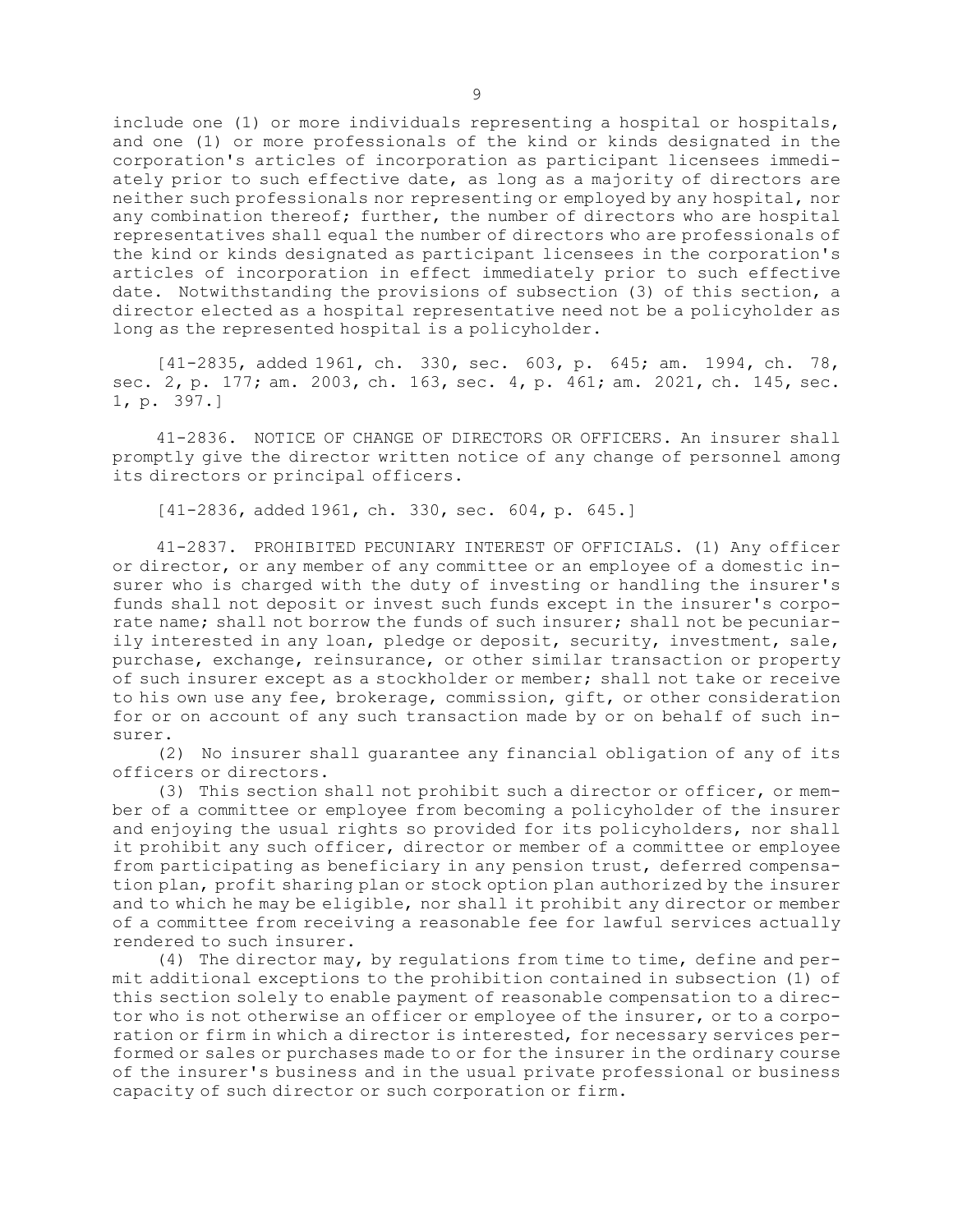[41-2837, added 1961, ch. 330, sec. 605, p. 645.]

41-2838. MANAGEMENT AND EXCLUSIVE AGENCY CONTRACTS. (1) No domestic insurer shall hereafter make any contract whereby any person is granted or is to enjoy in fact the management of the insurer to the substantial exclusion of its board of directors or to have the controlling or preemptive right to produce substantially all insurance business for the insurer, or, if an officer, director or otherwise part of the insurer's management, is to receive any commission, bonus or compensation based upon the volume of the insurer's business or transactions, unless the contract is filed with and approved by the director. The contract shall be deemed approved unless disapproved by the director within twenty (20) days after date of filing, subject to such reasonable extension of time as the director may require by notice given within such twenty (20) days. Any disapproval shall be delivered to the insurer in writing, stating the grounds therefor.

(2) Any such contract, or contract holder, shall provide that any such manager or producer of its business shall within ninety (90) days after expiration of each calendar year furnish the insurer's board of directors <sup>a</sup> written statement of amounts received under or on account of the contract and amounts expended thereunder during such calendar year, including the emoluments received therefrom by the respective directors, officers, and other principal management personnel of the manager or producer, and with such classification of items and further detail as the insurer's board of directors may reasonably require.

(3) The director shall disapprove any such contract if he finds that it:

- (a) Subjects the insurer to unreasonable or excessive charges; or
- (b) Is to extend for an unreasonable length of time; or
- (c) Does not contain fair and adequate standards of performance; or

(d) Contains other inequitable provision or provisions which impair the proper interests of stockholders or policyholders of the insurer.

(4) The director may, after <sup>a</sup> hearing held thereon, withdraw his approval of any such contract theretofore approved by him, if he finds that the bases of his original approval no longer exist, or that the contract has, in actual operation, shown itself to be subject to disapproval on any of the grounds referred to in subsection (3) above.

(5) This section does not apply as to contracts entered into prior to the effective date of this code, nor to extensions or amendments to such contracts.

[41-2838, added 1961, ch. 330, sec. 606, p. 645; am. 1969, ch. 214, sec. 67, p. 625.]

41-2839. HOME OFFICE -- RECORDS -- ASSETS -- PENALTY FOR UNLAWFUL RE-MOVAL. (1) Except as provided in subsection (5) of this section, every domestic insurer shall have and maintain its principal place of business and home office in this state, and shall keep therein accurate and complete accounts and records of its assets, transactions, and affairs in accordance with the usual and accepted principles and practices of insurance accounting and recordkeeping as applicable to the kinds of insurance transacted by the insurer.

(2) Every domestic insurer shall have and maintain its assets in this state, except as to:

(a) Real property and personal property appurtenant thereto lawfully owned by the insurer and located outside this state;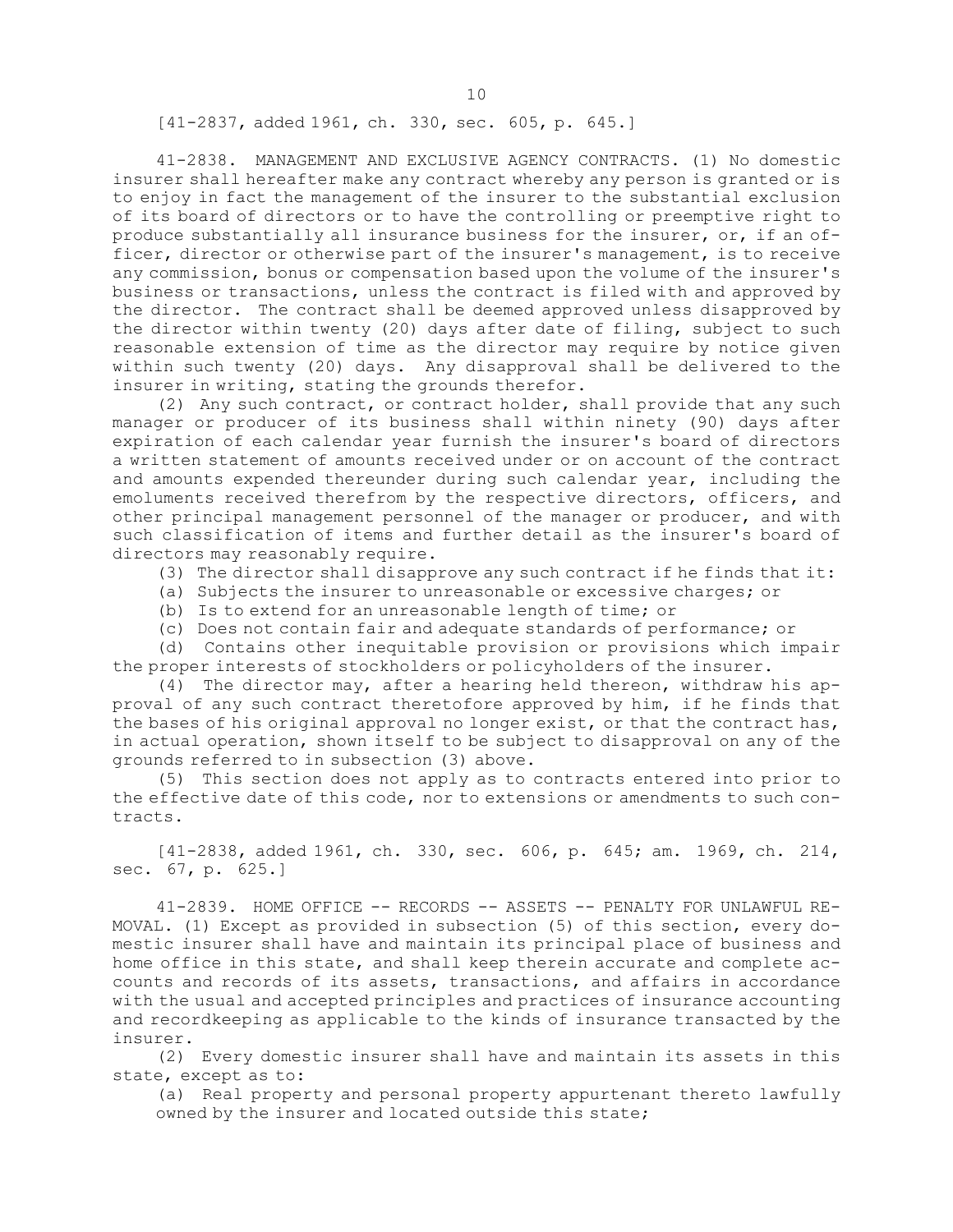(b) Such property of the insurer as may be customary, necessary, and convenient to enable and facilitate the operation of its branch offices and "regional home offices" located outside this state as referred to in subsection (4) below; and

(c) Such assets of any insurer that has redomesticated to this state pursuant to section [41-342](https://legislature.idaho.gov/statutesrules/idstat/Title41/T41CH3/SECT41-342), Idaho Code, and satisfies the conditions of subsection (5) of this section.

(3) Removal of all or <sup>a</sup> material part of the records or assets of <sup>a</sup> domestic insurer from this state except pursuant to <sup>a</sup> plan of merger or consolidation approved by the director under this code, or for such reasonable purposes and periods of time as may be approved by the director in writing in advance of such removal, or concealment of such records or assets or such material part thereof from the director, is prohibited. Any person who removes or attempts to remove such records or assets or such material part thereof from the home office or other place of business or of safekeeping of the insurer in this state with the intent to remove the same from this state, or who conceals or attempts to conceal the same from the director, in violation of this section, shall upon conviction thereof be guilty of <sup>a</sup> felony, punishable by <sup>a</sup> fine of not more than ten thousand dollars (\$10,000), or by imprisonment in the penitentiary for not more than five (5) years, or by both such fine and imprisonment in the discretion of the court. Upon any removal or attempted removal of such records or assets or upon retention of such records or assets or material part thereof outside this state, beyond the period therefor specified in the director's consent under which the records were so removed thereat, or upon concealment of or attempt to conceal records or assets in violation of this section, the director may institute delinquency proceedings against the insurer pursuant to the provisions of [chapter](https://legislature.idaho.gov/statutesrules/idstat/Title41/T41CH33) 33, title 41, Idaho Code.

(4) This section shall not be deemed to prohibit or prevent an insurer from:

(a) Establishing and maintaining branch offices or "regional home offices" in other states where necessary or convenient to the transaction of its business and keeping therein the detailed records and assets customary and necessary for the servicing of its insurance in force and affairs in the territory served by such an office, as long as such records and assets are made readily available at such office for examination by the director at his request.

(b) Having, depositing or transmitting funds and assets of the insurer in or to jurisdictions outside of this state required by the law of such jurisdiction or as reasonably and customarily required in the regular course of its business.

(c) Using custodial arrangements for the holding of book-entry securities owned by the insurer, either in or outside of this state, and either segregated from or commingled with securities owned by others, if the arrangements conform to rules adopted by the director for safeguarding the assets and facilitating the director's examination of insurers using such custodial arrangements.

(5) <sup>A</sup> stock insurer that has redomesticated to this state pursuant to section [41-342](https://legislature.idaho.gov/statutesrules/idstat/Title41/T41CH3/SECT41-342), Idaho Code, is not required to maintain its home office and principal place of business in this state and is not required to maintain its assets in this state so long as: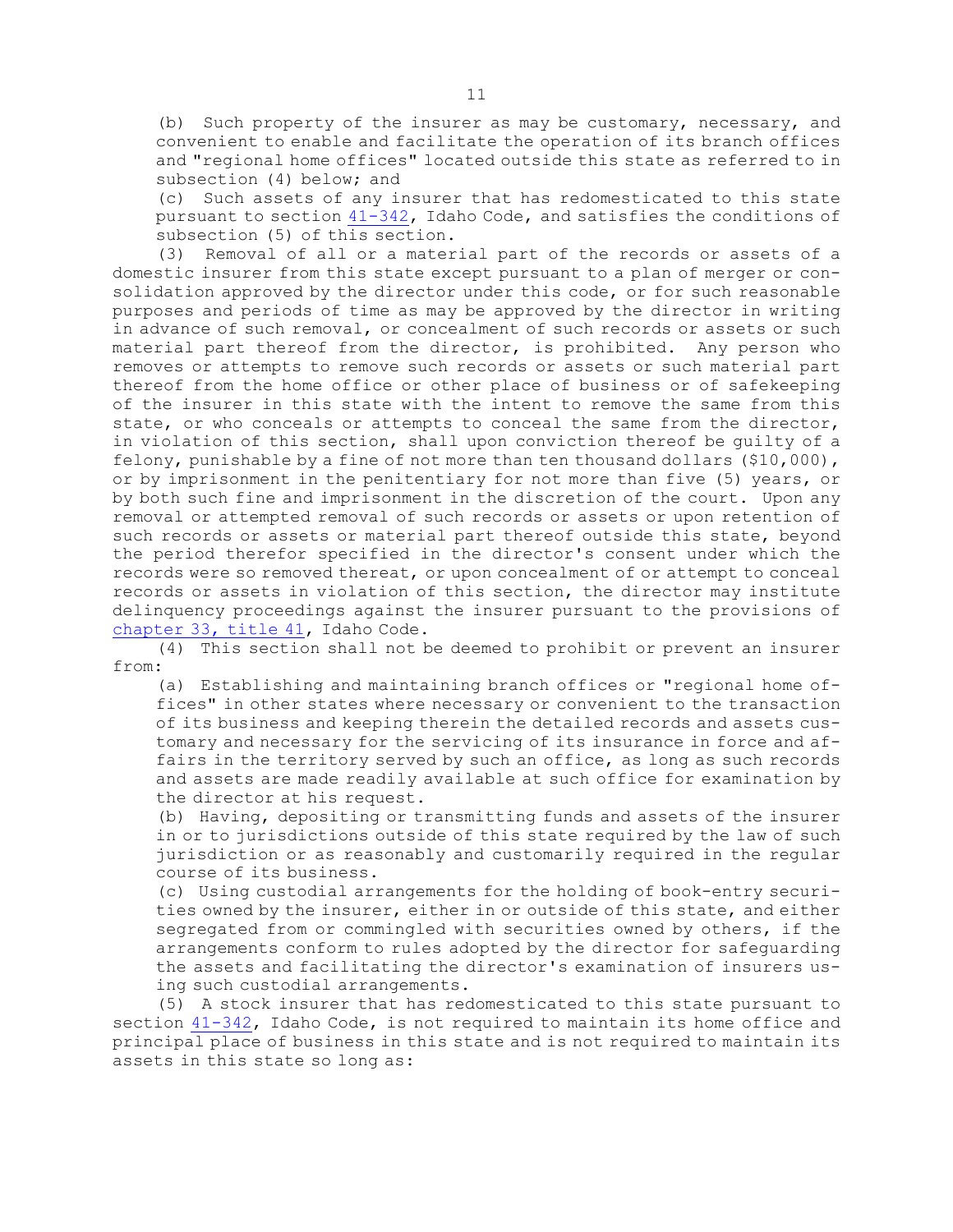(a) The majority of the stock of the insurer is owned directly or indirectly by <sup>a</sup> mutual insurance holding company that maintains its home office and principal place of business in this state;

(b) The insurer can and shall produce the accounts and records of the insurer in their entirety in this state upon request from the director in <sup>a</sup> form satisfactory to the director;

(c) Material administrative and financial activities of the insurer are conducted in this state, initial evidence of which is submitted by the insurer under oath to the director as part of the insurer's application for <sup>a</sup> certificate of authority or certificate of redomestication under section [41-342](https://legislature.idaho.gov/statutesrules/idstat/Title41/T41CH3/SECT41-342), Idaho Code;

(d) At least one (1) officer and one (1) director of the insurer are residents of this state. The officer and director contemplated in this paragraph shall not be the same person; and

(e) In addition to those examination expenses payable by the insurer under section [41-228](https://legislature.idaho.gov/statutesrules/idstat/Title41/T41CH2/SECT41-228), Idaho Code, the insurer pays all examination expenses that exceed the costs and fees necessary to examine an insurer with its principal place of business and home office in this state including, without limitation, actual travel expenses, reasonable living expense allowance, and compensation of employees, agents and contractors of the department, as determined and approved by the director.

[41-2839, added 1961, ch. 330, sec. 607, p. 645; am. 1981, ch. 174, sec. 1, p. 306; am. 2016, ch. 92, sec. 2, p. 283.]

41-2840. VOUCHERS FOR EXPENDITURES. (1) No insurer shall make any disbursement of twenty-five dollars (\$25) or more, unless evidenced by <sup>a</sup> voucher or other document correctly describing the consideration for the payment and supported by <sup>a</sup> check or receipt endorsed or signed by or on behalf of the person receiving the money.

(2) If the disbursement is for services and reimbursement, the voucher or other document, or some other writing referred to therein, shall describe the services and itemize the expenditures.

(3) If the disbursement is in connection with any matter pending before any legislature or public body or before any public official, the voucher or other document shall also correctly describe the nature of the matter and of the insurer's interest therein.

[41-2840, added 1961, ch. 330, sec. 608, p. 645.]

41-2841. BORROWED SURPLUS. (1) <sup>A</sup> domestic stock or mutual insurer may borrow money to defray the expenses of its organization, provide it with surplus funds, or for any purpose of its business, upon <sup>a</sup> written agreement that such money is required to be repaid only out of the insurer's surplus in excess of that stipulated in such agreement. The agreement may provide for interest at such rate or rates approved by the director, which interest shall or shall not constitute <sup>a</sup> liability of the insurer as to its funds other than such excess or surplus, as stipulated in the agreement. <sup>A</sup> commission or promotion expense may be paid in connection with any such loan upon approval of the director.

(2) Money so borrowed, together with the interest thereon if so stipulated in the agreement, shall not form <sup>a</sup> part of the insurer's legal liabilities except as to its surplus in excess of the amount thereof stipulated in the agreement, or be the basis of any setoff, but until repaid, financial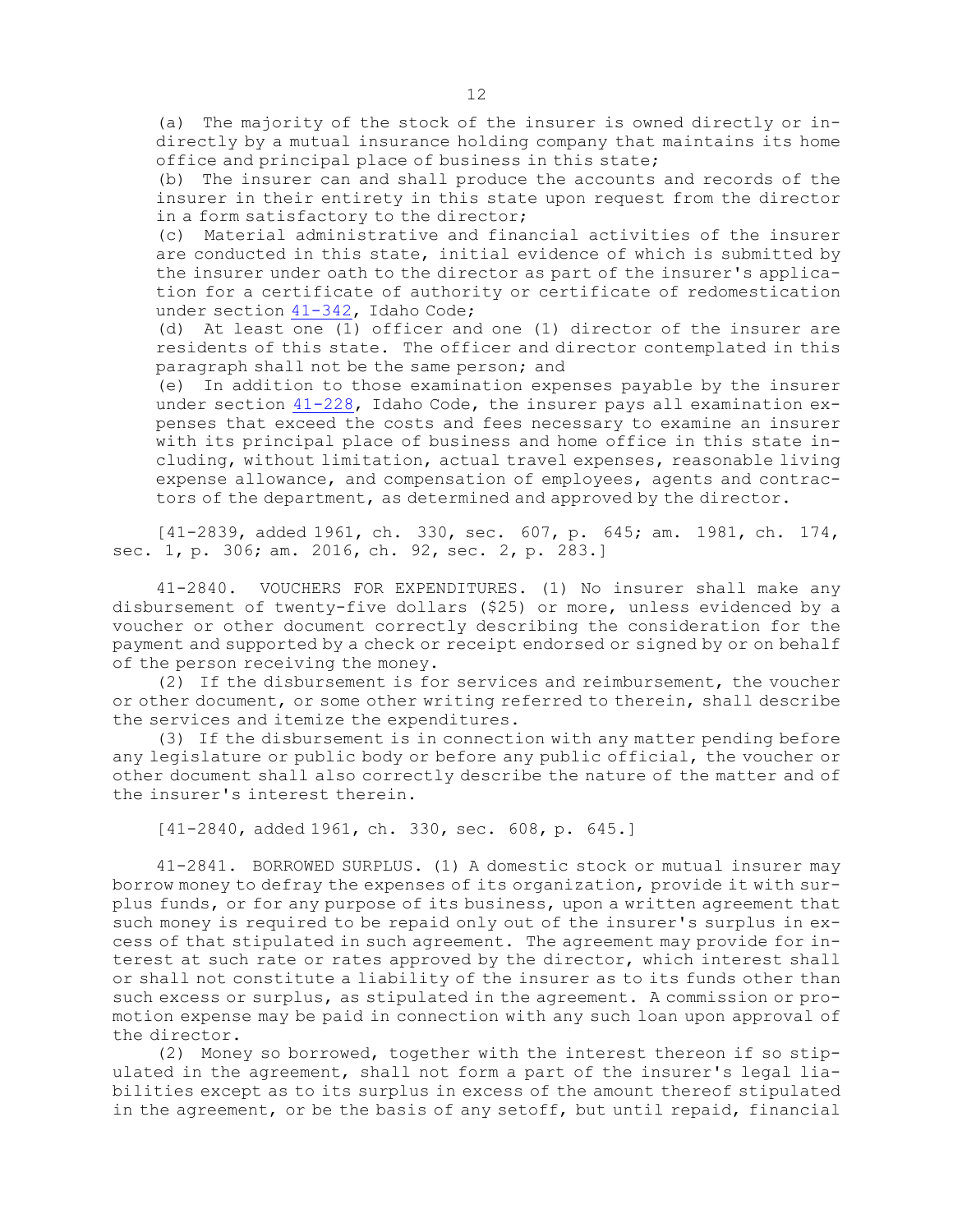statements filed or published by the insurer shall show as <sup>a</sup> footnote thereto the amount thereof then unpaid together with any interest thereon accrued but unpaid.

(3) Any such loan shall be subject to the director's approval. The insurer shall, in advance of the loan, file with the director <sup>a</sup> statement of the purpose of the loan and <sup>a</sup> copy of the proposed loan agreement. The loan and agreement shall be deemed approved unless within fifteen (15) days after the date of such filing the insurer is notified of the director's disapproval and the reasons therefor. The director shall disapprove any proposed loan or agreement if he finds the loan is unnecessary or excessive for the purpose intended, or that the terms of the loan agreement are not fair and equitable to the parties, and to other similar lenders, if any, to the insurer, or that the information so filed by the insurer is inadequate.

(4) Any such loan to <sup>a</sup> mutual insurer or substantial portion thereof shall be repaid by the insurer when no longer reasonably necessary for the purpose originally intended. No repayment of such <sup>a</sup> loan shall be made by <sup>a</sup> mutual insurer unless approved in advance by the director.

(5) This section shall not apply to loans obtained by the insurer in ordinary course of business from banks and other financial institutions, nor to loans secured by pledge or mortgage of assets.

[41-2841, added 1961, ch. 330, sec. 609, p. 645; am. 1973, ch. 11, sec. 1, p. 24; am. 1982, ch. 171, sec. 1, p. 451; am. 2006, ch. 25, sec. 1, p. 83.]

41-2842. PARTICIPATING POLICIES. (1) As provided in its articles of incorporation, <sup>a</sup> domestic stock insurer or domestic mutual insurer may issue any or all of its policies with or without participation in profits, savings, unabsorbed portions of premiums, or surplus; may classify policies issued and risks insured on <sup>a</sup> participating and nonparticipating basis, and, subject to section [41-1933](https://legislature.idaho.gov/statutesrules/idstat/Title41/T41CH19/SECT41-1933)(3), Idaho Code, may determine the right to participate and the extent of participation of any class or classes of policies. Any such classification or determination shall be reasonable.

(2) <sup>A</sup> life insurer may issue both participating and nonparticipating policies only if the right or absence of right to participate is reasonably related to the premium charged.

(3) No dividend, otherwise earned, shall be made contingent upon the payment of renewal premium on any policy; except, that <sup>a</sup> participating life or disability insurance policy providing for participation at the end of the first or second policy year may provide that the dividend or dividends will be paid subject to payment of premium for the next ensuing year.

[41-2842, added 1961, ch. 330, sec. 610, p. 645; am. 1972, ch. 70, sec. 1, p. 145.]

41-2843. DIVIDENDS TO STOCKHOLDERS. A domestic stock insurer shall not pay any dividend to stockholders except out of earned surplus. Prior to payment thereof, the director, in his discretion, may approve the payment of <sup>a</sup> dividend from other than earned surplus. For purposes of this section, "earned surplus" shall include surplus arising from unrealized capital gains or revaluation of assets.

[41-2843, added 1961, ch. 330, sec. 611, p. 645; am. 1993, ch. 194, sec. 14, p. 506.]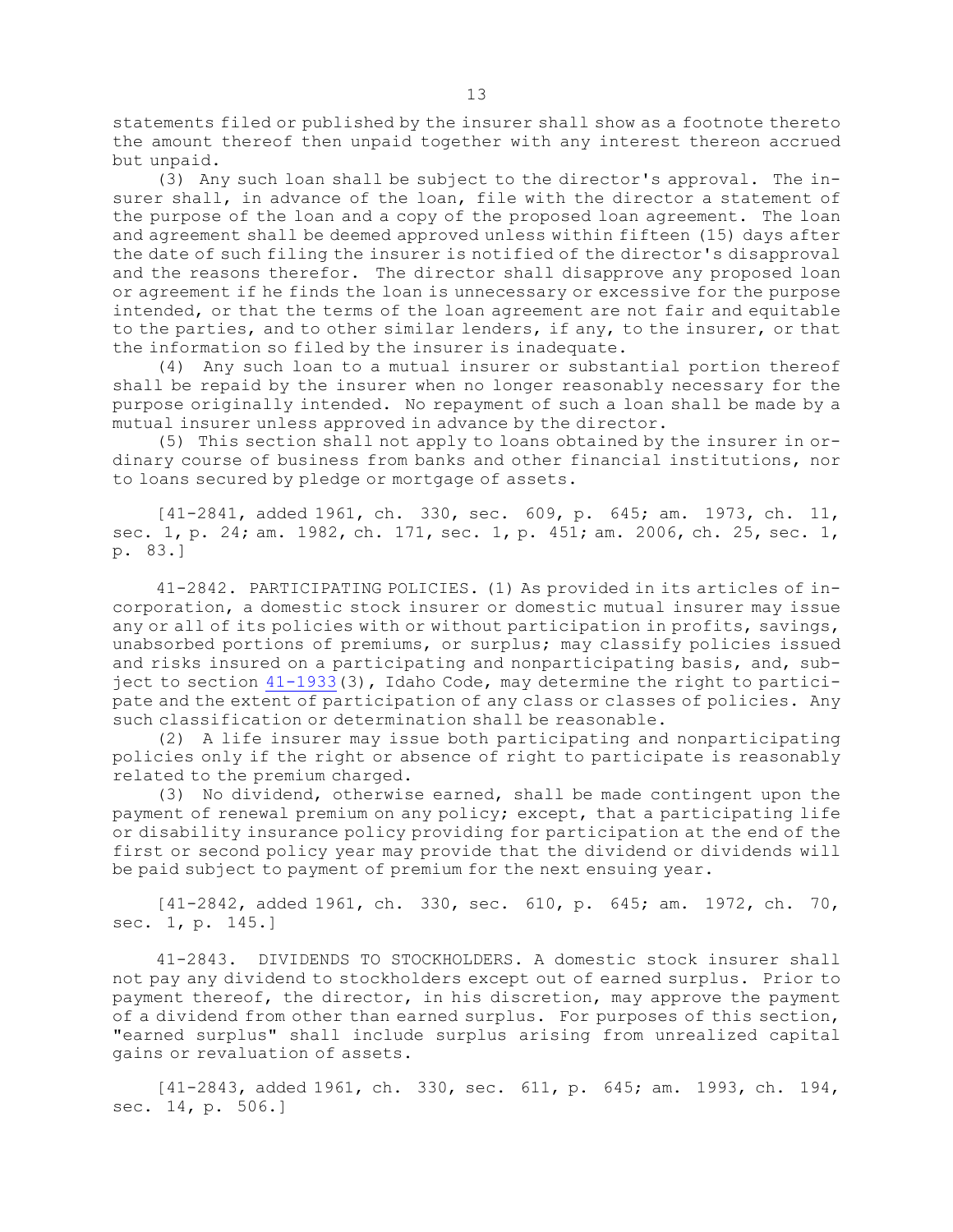41-2844. DIVIDENDS TO POLICY HOLDERS. (1) The directors of <sup>a</sup> domestic mutual insurer may from time to time apportion any pay or credit to its members dividends only out of that part of its surplus funds which represents net realized savings, net realized earnings, and net realized capital gains, all in excess of the surplus required by law to be maintained by the insurer.

(2) <sup>A</sup> dividend otherwise proper may be payable out of such savings, earnings, and gains even though the insurer's total surplus is then less than the aggregate of contributed surplus remaining unpaid by the insurer.

(3) <sup>A</sup> domestic stock insurer may pay dividends to holders of its participating policies out of any available surplus funds.

(4) No dividend shall be paid which is inequitable, or which unfairly discriminates as between classifications of policies or policies within the same classification.

(5) This section is subject to section [41-1933](https://legislature.idaho.gov/statutesrules/idstat/Title41/T41CH19/SECT41-1933)(3) (provision, etc. of dividends out of earnings on nonparticipating policies).

[41-2844, added 1961, ch. 330, sec. 612, p. 645.]

41-2845. ILLEGAL DIVIDENDS -- PENALTY. (1) Any director of <sup>a</sup> domestic stock insurer or domestic mutual insurer who knowingly votes for or concurs in declaration or payment of <sup>a</sup> dividend to stockholders or policyholders other than as authorized under sections [41-2843](https://legislature.idaho.gov/statutesrules/idstat/Title41/T41CH28/SECT41-2843) or [41-2844](https://legislature.idaho.gov/statutesrules/idstat/Title41/T41CH28/SECT41-2844) shall upon conviction thereof be subject to the penalties provided by section  $41-117$ (general penalty), and shall be jointly and severally liable, together with other such directors likewise voting for or concurring, for any loss thereby sustained by creditors of the insurer to the extent of such dividend.

(2) Any stockholder receiving such an illegal dividend shall be liable in the amount thereof to the insurer.

(3) The director may revoke or suspend the certificate of authority of any insurer which has declared or paid such an illegal dividend.

[41-2845, added 1961, ch. 330, sec. 613, p. 645.]

41-2846. CONTINGENT LIABILITY OF MUTUAL MEMBERS. (1) Except as provided otherwise in section [41-2849](https://legislature.idaho.gov/statutesrules/idstat/Title41/T41CH28/SECT41-2849) with respect to nonassessable policies, each member of a domestic mutual insurer shall have a contingent liability, pro rata and not one for another, for the discharge of its obligations, which contingent liability shall be in such maximum amount as is specified in the insurer's articles of incorporation consistent with section [41-2804](https://legislature.idaho.gov/statutesrules/idstat/Title41/T41CH28/SECT41-2804)(3)(a)(v).

(2) Every policy issued by the insurer shall contain <sup>a</sup> statement of the contingent liability.

(3) Termination of the policy of any such member shall not relieve the member of contingent liability for his proportion of the obligations of the insurer which accrued while the policy was in force as provided in section [41-2847](https://legislature.idaho.gov/statutesrules/idstat/Title41/T41CH28/SECT41-2847).

(4) Unrealized contingent liability of members does not constitute an asset of the insurer in any determination of its financial condition.

[41-2846, added 1961, ch. 330, sec. 614, p. 645.]

41-2847. LEVY OF CONTINGENT LIABILITY. (1) If at any time the assets of <sup>a</sup> domestic mutual insurer are less than its liabilities and the minimum amount of surplus required to be maintained by it under this code for author-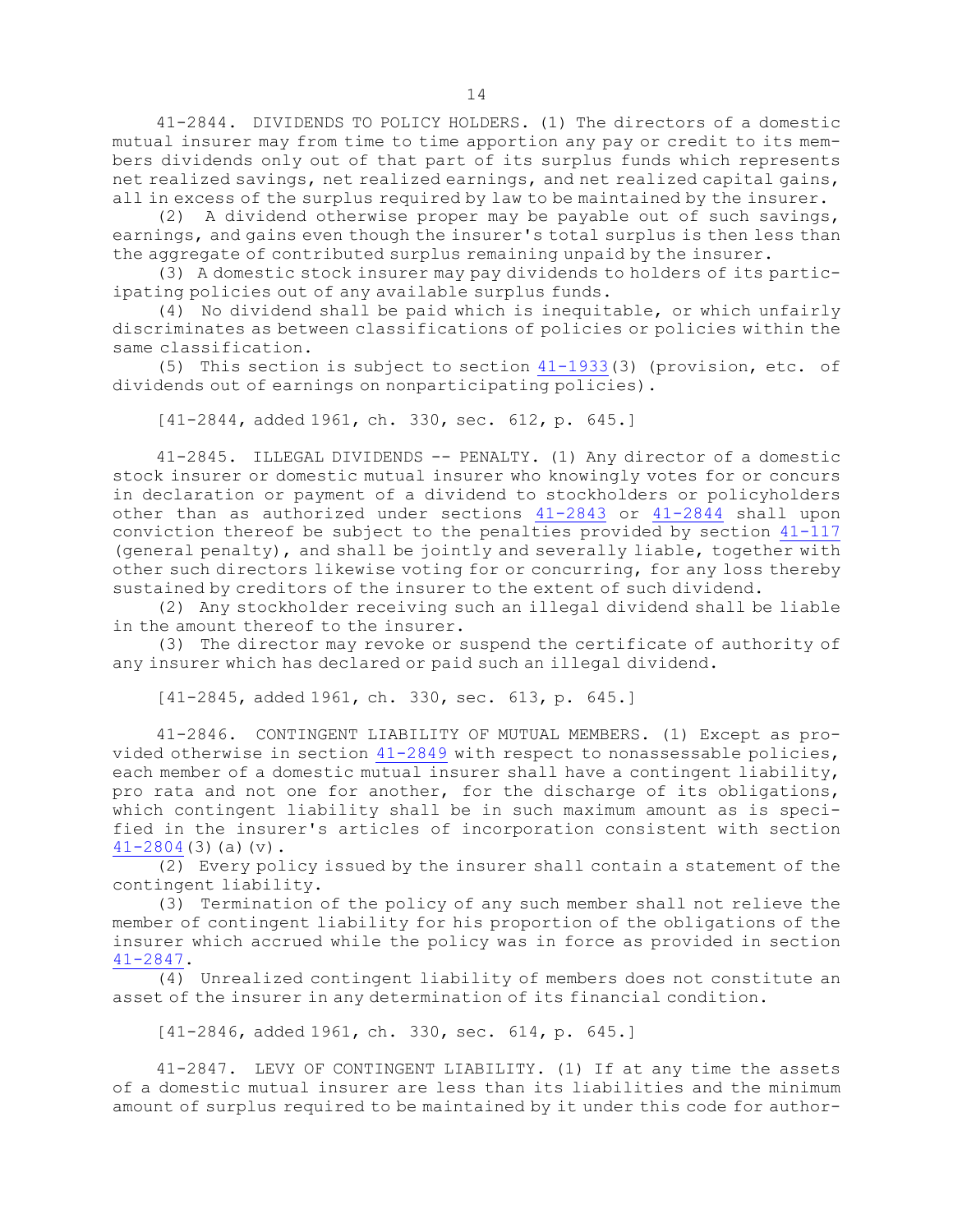ity to transact the kinds of insurance being transacted, and the deficiency is not cured from other sources, its directors may, if the same is approved by the director, levy an assessment only on its members who held the policies providing for contingent liability at any time within the twelve (12) months next preceding the date the levy was authorized by the board of directors, and such members shall be liable to the insurer for the amount so assessed.

(2) The levy of assessment shall be for such an amount, subject to the director's approval, as is required to cure such deficiency and to provide <sup>a</sup> reasonable amount of working funds above such minimum amount of surplus, but such working funds so provided shall not exceed five per cent (5%) of the sum of the insurer's liabilities and such minimum required surplus as of the date of the levy.

(3) As to the respective policies subject to the levy, the assessment shall be computed upon such reasonable basis as may be approved by the director in writing in advance of the levy.

(4) No member shall have an offset against any assessment for which he is liable, on account of any claim for unearned premium or loss payable.

(5) As to life insurance, any part of such assessment upon <sup>a</sup> member which remains unpaid following notice of assessment, demand for payment, and lapse of a reasonable waiting period as specified in such notice,  $may$ , if approved by the director as being in the best interests of the insurer and its members, be secured by placing <sup>a</sup> lien upon the cash surrender values and accumulated dividends held by the insurer to the credit of the member.

[41-2847, added 1961, ch. 330, sec. 615, p. 645.]

41-2848. ENFORCEMENT OF CONTINGENT LIABILITY. (1) The insurer shall notify each member of the amount of the assessment to be paid by written notice mailed to the member's address last of record with the insurer. Failure of the member to receive the notice so mailed, within the time specified therein for the payment of the assessment or at all, shall be no defense in any action to collect the assessment.

(2) If <sup>a</sup> member fails to pay the assessment within the period specified in the notice, which period shall not be less than twenty (20) days after mailing, the insurer may institute suit to collect the same.

[41-2848, added 1961, ch. 330, sec. 616, p. 645.]

41-2849. NONASSESSABLE POLICIES -- MUTUAL INSURERS. (1) A domestic mutual insurer while maintaining unimpaired surplus funds not less in amount than the minimum paid-in capital stock required of <sup>a</sup> domestic stock insurer formed under this code for authority to transact the same kind or kinds of insurance, may, upon receipt of the director's order so authorizing, extinguish the contingent liability to assessment of its members as to all its policies in force and may omit provisions imposing contingent liability in all policies currently issued.

(2) The director shall not authorize <sup>a</sup> domestic insurer to extinguish the contingent liability of any of its members or in any of its policies to be issued, unless it qualifies to and does extinguish such liability of all its members and in all such policies for all kinds of insurance transacted by it.

(3) <sup>A</sup> foreign or alien mutual insurer may issue nonassessable policies to its members in this state pursuant to its charter and the laws of its domicile.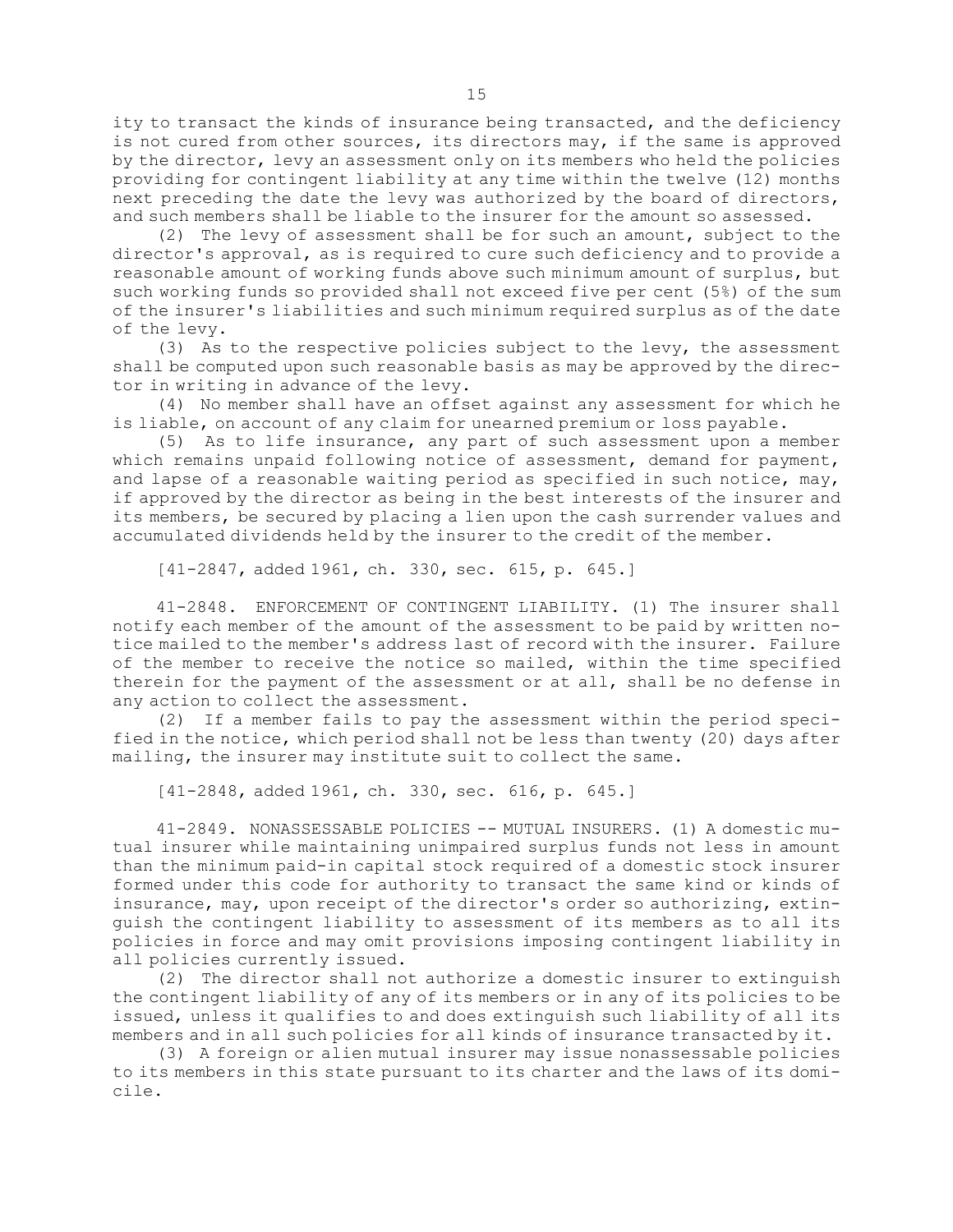[41-2849, added 1961, ch. 330, sec. 617, p. 645.]

41-2850. NONASSESSABLE POLICIES -- REVOCATION OF AUTHORITY. (1) The director shall revoke the authority of <sup>a</sup> domestic mutual insurer to issue policies without contingent liability if

(a) At any time the insurer's assets are less than the sum of its liabilities and the surplus required for such authority, or

(b) The insurer, by resolution of its board of directors approved by <sup>a</sup> majority of its members, requests that the authority be revoked.

(2) During the absence of such authority the insurer shall not issue any policy without providing therein for the contingent liability of the policyholder, nor renew any policy which is then in force without endorsing the same to provide for such contingent liability.

[41-2850, added 1961, ch. 330, sec. 618, p. 645.]

41-2851. SOLICITATIONS IN OTHER STATES. (1) No domestic insurer shall knowingly solicit insurance business in any reciprocating state in which it is not then licensed as an authorized insurer.

(2) This section shall not prohibit advertising through publications and radio, television and other broadcasts originating outside such reciprocating state, if the insurer is licensed in <sup>a</sup> majority of the states in which such advertising is disseminated, and if such advertising is not specifically directed to residents of such reciprocating state.

(3) This section shall not prohibit insurance, covering persons or risks located in <sup>a</sup> reciprocating state, under contracts solicited and issued in states in which the insurer is then licensed. Nor shall it prohibit insurance effectuated by the insurer as an unauthorized insurer in accordance with the laws of the reciprocating state.

(4) <sup>A</sup> "reciprocating" state, as used herein, is one under the laws of which <sup>a</sup> similar prohibition is imposed upon and enforced against insurers domiciled in that state.

(5) The director shall suspend or revoke the certificate of authority of <sup>a</sup> domestic insurer found by him, after <sup>a</sup> hearing, to have violated this section.

[41-2851, added 1961, ch. 330, sec. 619, p. 645.]

41-2852. IMPAIRMENT OF CAPITAL OR ASSETS. (1) If the assets of <sup>a</sup> domestic insurer are less than its liabilities and the minimum amount of capital funds required to be maintained by it under section [41-313](https://legislature.idaho.gov/statutesrules/idstat/Title41/T41CH3/SECT41-313), Idaho Code, for authority to transact the kinds of insurance being transacted, the director shall at once determine the amount of deficiency and serve notice upon the insurer to cure the deficiency and file proof thereof with him within the period specified in the notice, which period shall be not less than thirty (30) nor more than ninety (90) days from the date of the notice. Such notice may be so served by delivery to the insurer, or by mailing to the insurer addressed to its registered office in this state.

(2) The deficiency may be made good in cash or in assets eligible under chapter 7 (investments) for the investment of the insurer's funds; or by amendment of the insurer's certificate of authority to cover only such kind or kinds of insurance thereafter for which the insurer has sufficient paid-in capital stock (if <sup>a</sup> stock insurer) or surplus (if <sup>a</sup> mutual insurer) under this code; or, if a stock insurer, by reduction of the number of shares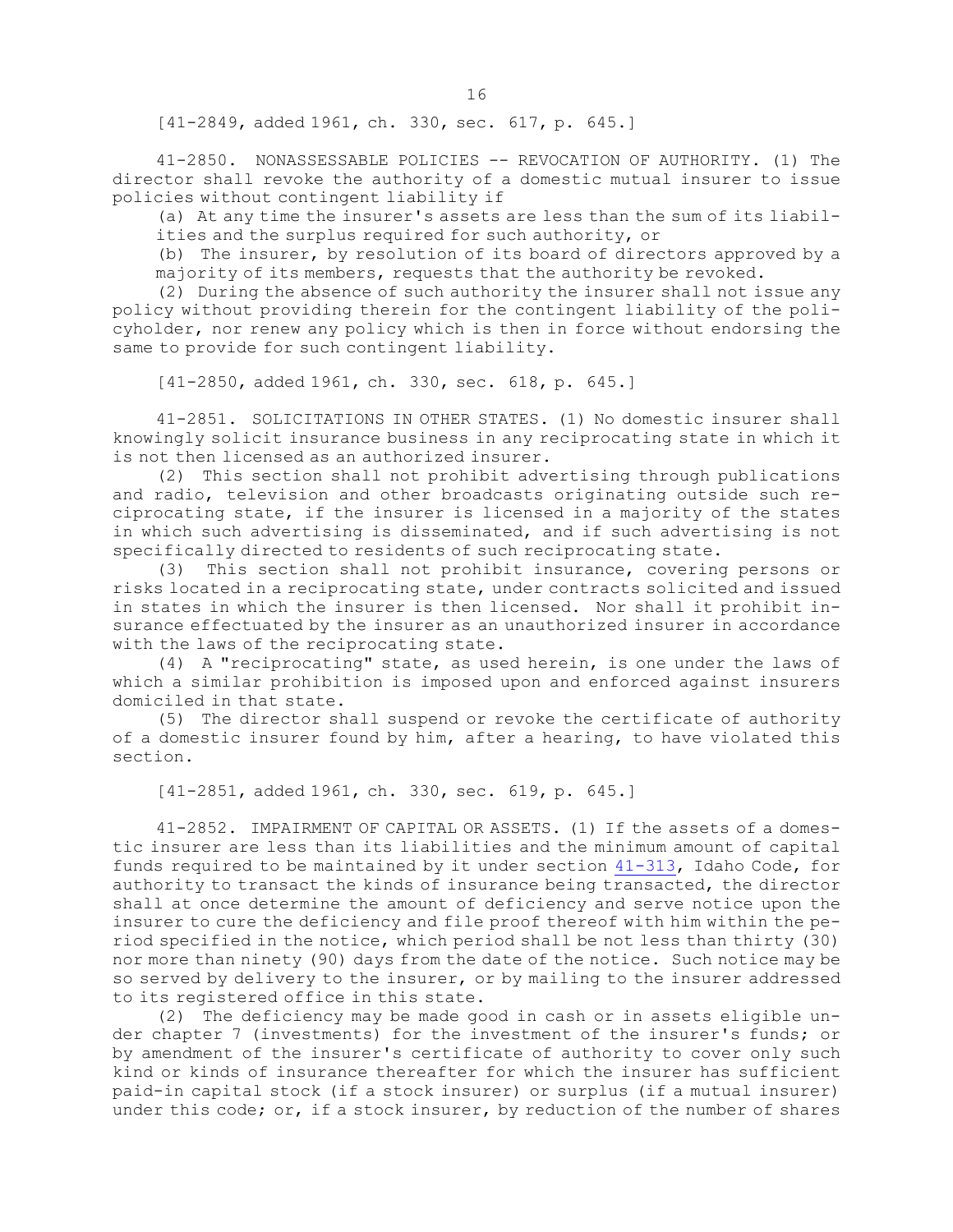of the insurer's authorized capital stock or the par value thereof through amendment of its articles of incorporation, to an amount of authorized and paid-in capital stock not below the minimum required for the kinds of insurance thereafter to be transacted.

(3) After any such reduction of authorized capital stock the insurer shall require the surrender to it of outstanding stock certificates in exchange for new certificates to be issued in lieu thereof for such number and/or par value of shares as the respective stockholders are proportionately entitled to receive.

(4) If the deficiency is not made good and proof thereof filed with the director within the period required by the notice as specified in subsection (1) above, the insurer shall be deemed insolvent and the director shall institute delinquency proceedings against it under chapter 33 of this code.

[41-2852, added 1961, ch. 330, sec. 620, p. 645; am. 1999, ch. 65, sec. 7, p. 172.]

41-2853. ASSESSMENT OF STOCKHOLDERS OR MEMBERS. (1) Any insurer receiving the director's notice required in section [41-2852](https://legislature.idaho.gov/statutesrules/idstat/Title41/T41CH28/SECT41-2852)(1):

(a) If <sup>a</sup> stock insurer and to the extent that stockholders are subject to assessment under the insurer's articles of incorporation, by resolution of its board of directors the insurer may assess its stockholders for amounts necessary to cure the deficiency and provide the insurer with <sup>a</sup> reasonable amount of surplus in addition. If any stockholder fails to pay <sup>a</sup> lawful assessment after notice given to him in person, or by mail addressed to him at his address last of record with the insurer, or in such other manner as may be approved by the director, the insurer may require the return of the certificates of stock theretofore held by the stockholder, and in cancellation and in lieu thereof issue new certificates for such number of shares as the stockholder may then be entitled to, upon the basis of the stockholder's proportionate interest in the amount of the insurer's capital stock as determined by the director to be remaining unimpaired at the time of the determination of the amount of impairment under section [41-2852](https://legislature.idaho.gov/statutesrules/idstat/Title41/T41CH28/SECT41-2852), after deducting from such proportionate interest the amount of such unpaid assessment. The insurer may pay for or issue fractional shares under this subsection.

(b) If <sup>a</sup> mutual insurer, may levy an assessment upon members as is provided for under section [41-2847](https://legislature.idaho.gov/statutesrules/idstat/Title41/T41CH28/SECT41-2847).

(2) Neither this section nor section [41-2852](https://legislature.idaho.gov/statutesrules/idstat/Title41/T41CH28/SECT41-2852) shall be deemed to prohibit the insurer from curing any such deficiency through any lawful means other than those referred to in such sections.

[41-2853, added 1961, ch. 330, sec. 621, p. 645.]

41-2854. MUTUALIZATION OF STOCK INSURERS. (1) A stock insurer other than <sup>a</sup> title insurer may become <sup>a</sup> mutual insurer under such plan and procedure as may be approved by the director after <sup>a</sup> hearing thereon.

(2) The director shall not approve any such plan, procedure or mutualization unless:

(a) It is equitable to stockholders and policyholders;

(b) It is subject to approval by the holders of not less than <sup>a</sup> majority of the insurer's outstanding capital stock having voting rights, and by not less than <sup>a</sup> majority of the insurer's policyholders who vote on such plan in person, by proxy or by mail pursuant to such notice and procedure as may be approved by the director;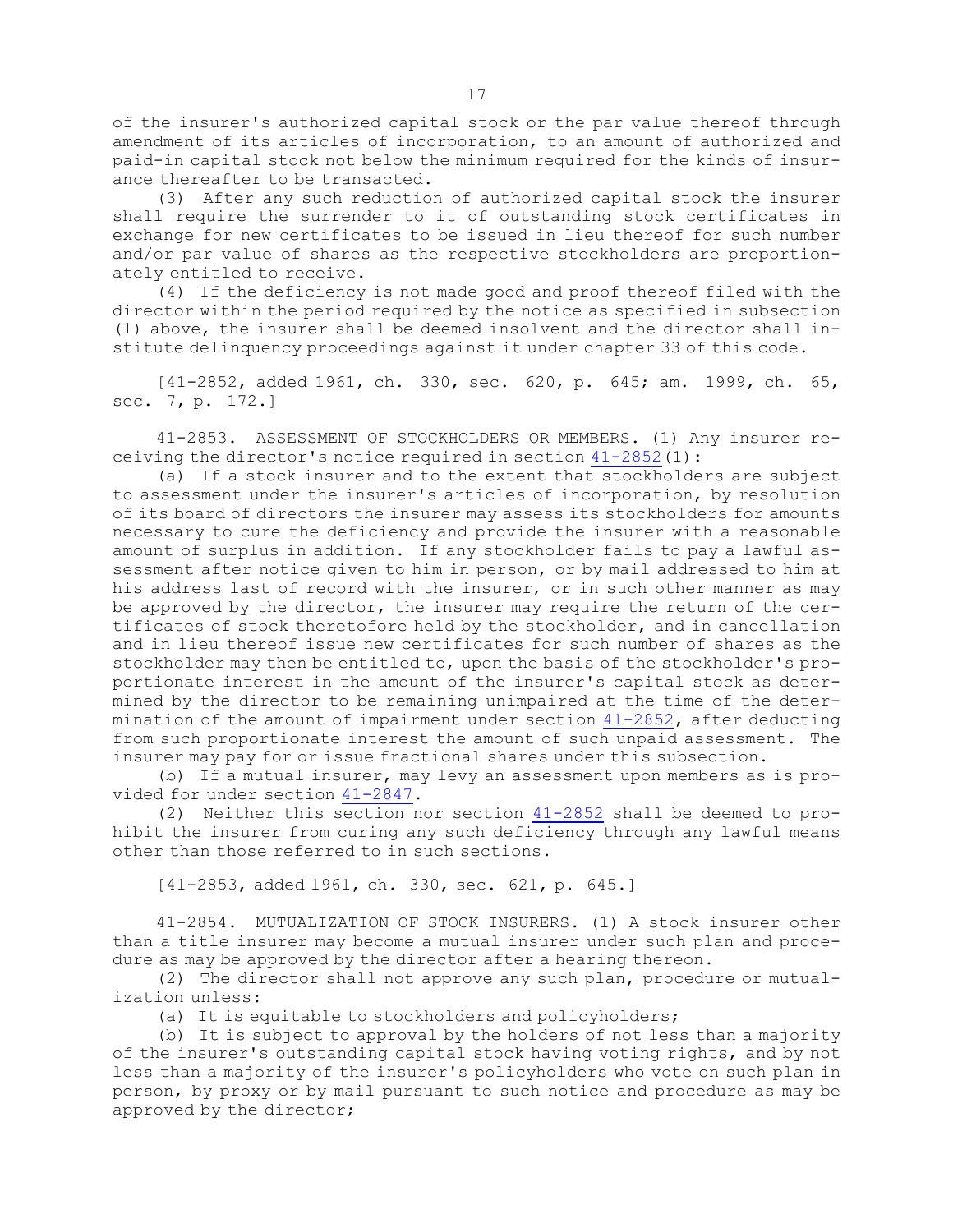(c) If <sup>a</sup> life insurer, the right to vote thereon is limited to holders of policies other than term or group policies, and whose policies have been in force for more than one (1) year;

(d) Mutualization will result in retirement of shares of the insurer's capital stock at <sup>a</sup> price not in excess of the fair market value thereof as determined by competent disinterested appraisers;

(e) The plan provides for the purchase of the shares of any nonconsenting stockholder in the same manner and subject to the same applicable conditions as provided by the general corporation law of the state as to rights of nonconsenting stockholders, with respect to consolidation or merger of private corporations;

(f) The plan provides for definite conditions to be fulfilled by <sup>a</sup> designated early date upon which such mutualization will be deemed effective; and

(g) The mutualization leaves the insurer with surplus funds reasonably adequate for the security of its policyholders and to enable it to continue successfully in business in the states in which it is then authorized to transact insurance, and for the kinds of insurance included in its certificates of authority in such states.

(3) No director, officer, agent or employee of the insurer, nor any other person, shall receive any fee, commission or other valuable consideration whatsoever for in any manner aiding, promoting, or assisting therein except as set forth in the plan of mutualization as approved by the director.

(4) This section shall not apply to mutualization under order of court pursuant to rehabilitation or reorganization of an insurer under chapter 33.

[41-2854, added 1961, ch. 330, sec. 623, p. 645.]

41-2854A. MUTUALIZATION OF SERVICE CORPORATIONS. (1) Every corporation organized or existing under [chapter](https://legislature.idaho.gov/statutesrules/idstat/Title41/T41CH34) 34, title 41, Idaho Code, as <sup>a</sup> hospital service corporation, <sup>a</sup> combined professional service and hospital service corporation, or a professional service corporation whose articles of incorporation specify participant licensee services are to be provided by physicians or surgeons, of either medicine and surgery or of osteopathic medicine and surgery, shall file with the director of the department of insurance <sup>a</sup> plan of mutualization on or before January 1, 1995. Any other corporation organized under [chapter](https://legislature.idaho.gov/statutesrules/idstat/Title41/T41CH34) 34, title 41, Idaho Code, may at any time file <sup>a</sup> plan of mutualization. Any corporation organized under [chapter](https://legislature.idaho.gov/statutesrules/idstat/Title41/T41CH34) 34, [title](https://legislature.idaho.gov/statutesrules/idstat/Title41/T41CH34) 41, Idaho Code, may hereafter be referred to in this section as <sup>a</sup> "service corporation." The director of the department of insurance shall approve any plan of mutualization so filed, and forthwith issue <sup>a</sup> certificate of authority to the filing corporation to transact insurance in this state pursuant thereto, if:

(a) Except as herein provided and except as consistent with or implicit in the conversion of the service corporation to <sup>a</sup> mutual insurer, the plan does not deprive existing corporate members of statutory rights expressly set forth in [chapter](https://legislature.idaho.gov/statutesrules/idstat/Title41/T41CH34) 34, title 41, Idaho Code;

(b) The plan has been approved by the corporation's board of directors;

(c) The corporation satisfies the minimum surplus or deposit requirements of this title for the type or types of mutual insurer to which it will convert, as specified by the corporation in its plan; and

(d) The plan requires the corporation to honor subscribers' existing contractual rights in their subscriber agreements as if the corporation had not been converted to <sup>a</sup> mutual insurer. Approval by the service cor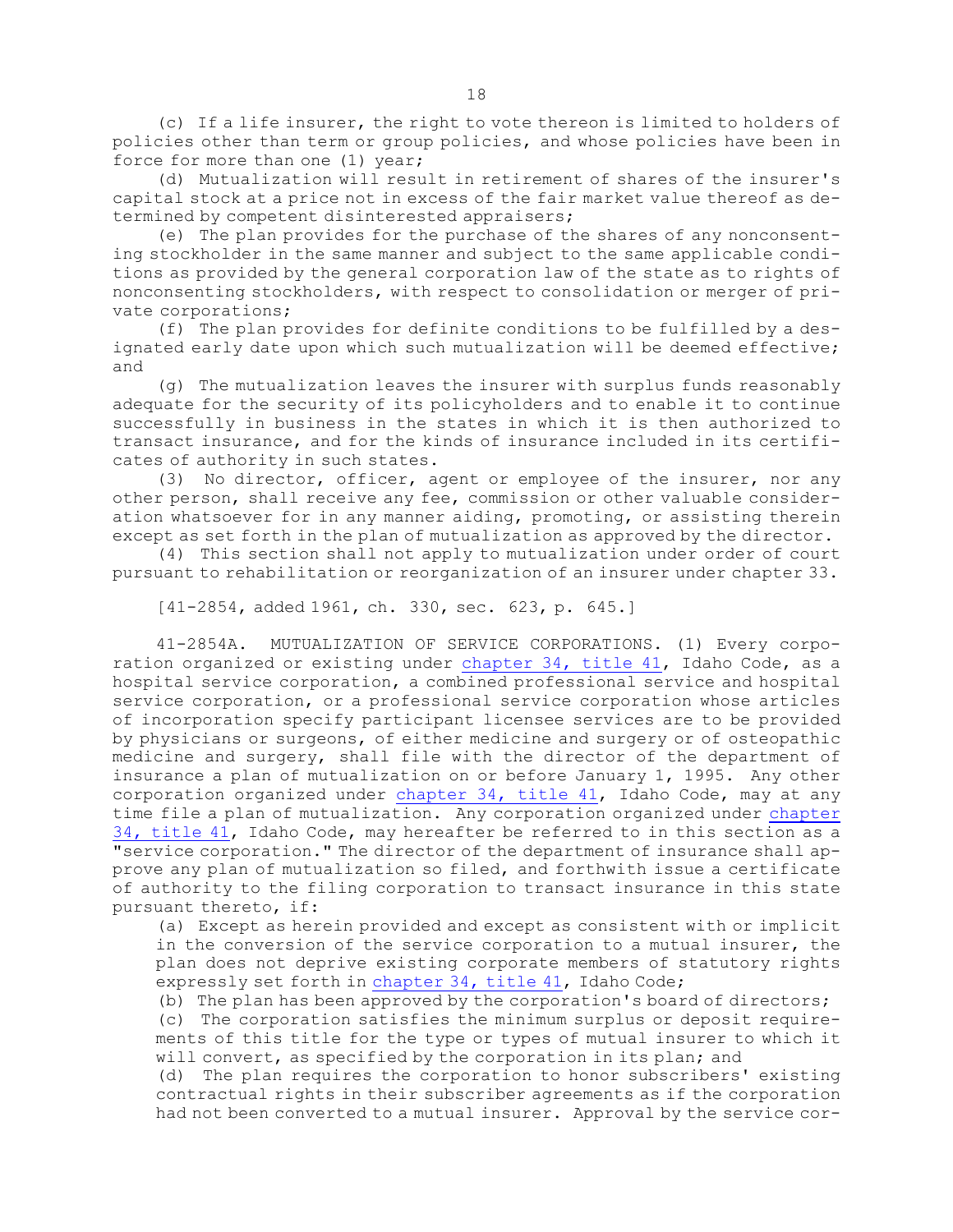poration's board of directors of the plan of mutualization shall be sufficient and effective without the approval or vote of the service corporation's members, notwithstanding any other provision of law to the contrary or of the service corporation's bylaws or articles of incorporation. The filing of such <sup>a</sup> board-approved plan, together with the issuance by the director of the department of insurance of <sup>a</sup> certificate of authority, shall constitute legal authority, effective from and after the effective date of the plan, specified in the plan, for the corporation to transact insurance in Idaho as <sup>a</sup> nonprofit mutual insurer pursuant to such plan.

(2) <sup>A</sup> plan of mutualization shall provide that, from and after its effective date, the corporation's reserves shall not be used for any purpose or distributed in any manner contrary to this title. <sup>A</sup> plan of mutualization shall also provide for <sup>a</sup> "transition period" commencing with the plan's effective date and ending with <sup>a</sup> date identified as the "transition period termination date," which shall be <sup>a</sup> date not later than the first anniversary of the effective date of such plan. Prior to the expiration of the transition period, the corporation's reserves shall not be used for any purpose or dis-tributed in any manner contrary to section [41-3421](https://legislature.idaho.gov/statutesrules/idstat/Title41/T41CH34/SECT41-3421), Idaho Code. Following conversion, the corporation shall continue to be <sup>a</sup> nonprofit corporation; provided however, the board of directors of <sup>a</sup> mutualized service corporation may from time to time declare, apportion, and pay or credit to the corporation's members dividends pursuant to this title if the corporation's articles of incorporation (as amended, if applicable, in conjunction with the filing or after the effective date of its plan of mutualization) expressly so provide. Notwithstanding any other provision of law to the contrary, no corporation (including by way of illustration and not limitation, any direct or indirect successor corporation or entity, by merger or acquisition of substantially all its assets) mutualizing under this section shall, in the event of its dissolution, distribute any of its assets except as provided by its articles of incorporation in effect immediately before the effective date of its plan of mutualization; nor shall any such corporation take or fail to take any action that would prevent it from making such distributions at the time of its dissolution.

(3) From and after the transition period termination date, the obligations of participant hospitals, participant physicians, and other licensees under sections [41-3415](https://legislature.idaho.gov/statutesrules/idstat/Title41/T41CH34/SECT41-3415), [41-3415A](https://legislature.idaho.gov/statutesrules/idstat/Title41/T41CH34/SECT41-3415A), [41-3416](https://legislature.idaho.gov/statutesrules/idstat/Title41/T41CH34/SECT41-3416) and [41-3431](https://legislature.idaho.gov/statutesrules/idstat/Title41/T41CH34/SECT41-3431), Idaho Code, and all voting rights held by participant hospitals, participant physicians, and any other participant licensees by virtue of participant status under [chapter](https://legislature.idaho.gov/statutesrules/idstat/Title41/T41CH34) 34, title 41, Idaho Code, shall be extinguished, but until such transition period termination date, they shall retain such voting rights and obligations as they held and for which they were accountable prior to mutualization hereunder, including duties and responsibilities to the corporation and its subscribers. Each policyholder of <sup>a</sup> policy issued on or after such plan's effective date shall have all the rights and liabilities of <sup>a</sup> member of <sup>a</sup> mutual insurer under the policy, under the corporation's articles of incorporation and bylaws, and as provided by law. Before such transition period termination date, the corporation shall replace, convert by agreement with subscribers, or allow to lapse pursuant to their express terms all subscriber agreements, so that from and after such transition period termination date the corporation shall have no subscriber agreements in force. From and after the effective date of its plan of mutualization, the corporation shall issue no subscriber agreements, but shall be authorized to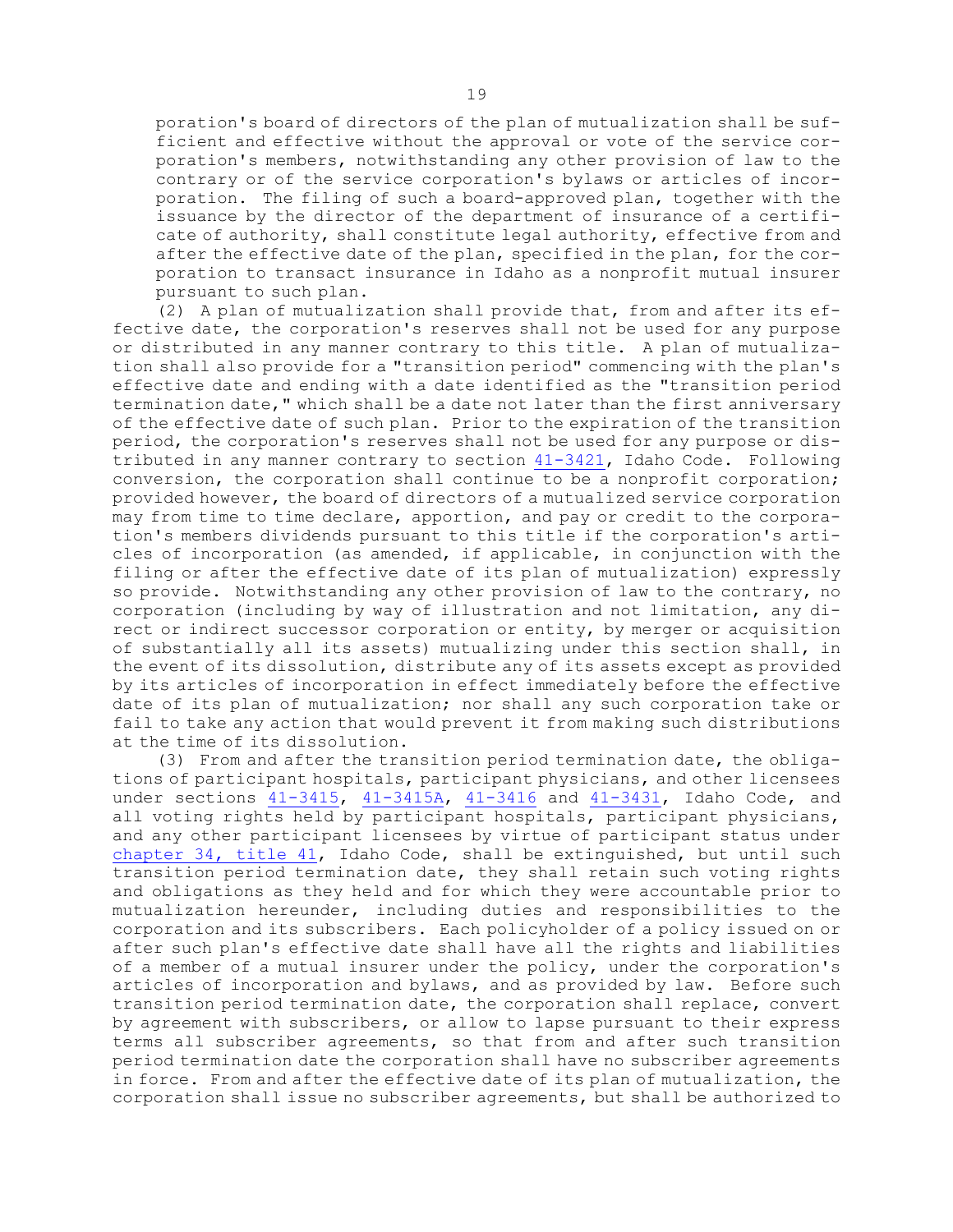accept applications for and to issue insurance policies of the kind or kinds specified by the plan and the corporation is qualified to issue pursuant to law.

(4) The service corporation shall file with the director of the department of insurance, as part of its plan of mutualization, amended bylaws and articles of amendment to articles of incorporation, approved by its board of directors, which articles and bylaws shall conform in all respects with the requirements of this chapter and any applicable rules duly promulgated hereunder, and shall become effective on the effective date of such plan. Approval by the service corporation's board of directors of such amendments to its articles and bylaws shall be sufficient and effective without the approval or vote of the corporation's members, notwithstanding any contrary provision of law or of the service corporation's bylaws or articles of incorporation. Pursuant to the Idaho nonprofit corporation act, the service corporation shall also file with the Idaho secretary of state articles of amendment to its articles of incorporation.

(5) For the period ending on the transition period termination date, the corporation's plan of mutualization and its articles of incorporation and bylaws may contain provisions the corporation's board of directors, in the exercise of its discretion and in fulfillment of its duties, deems necessary, convenient or prudent to implement the plan of mutualization, including, but not limited to, transition provisions, expressly identified as such, that allocate voting power among policyholder members, participant licensees and participant hospitals, as applicable and as the board of directors may deem reasonably appropriate; provided however, all transition provisions, whether in the corporation's articles of incorporation, bylaws or plan of mutualization, shall, without further action or filing, expire upon the transition period termination date.

(6) Within forty-two (42) days of the filing date of <sup>a</sup> corporation's plan of mutualization, the director shall approve the same and issue <sup>a</sup> certificate of authority to the corporation unless the director finds such plan does not comply with subsection (1) of this section, in which case the director shall within such forty-two (42) day period issue <sup>a</sup> written order disapproving such plan and specifying the reasons therefor. The corporation may preserve the legal effectiveness and effective date of its plan by curing or otherwise responsibly addressing each asserted deficiency identified by the director and filing within fourteen (14) days of the effective date of the director's order an amended plan of mutualization that reflects corrections and responses made. Within fourteen (14) days of such filing, the director shall issue <sup>a</sup> certificate of authority or <sup>a</sup> final order disapproving such amended plan and specifying the reasons therefor, which final order may, within forty-two (42) days after its effective date, be appealed to the district court for Ada county, state of Idaho. Notwithstanding the director's final order, the corporation shall be legally authorized to transact business pursuant to its plan of mutualization until the forty-second day following the latest of:

(a) The effective date of the director's final order;

(b) The entry of final judgment by the district court in which review of the director's final order has been sought; and

(c) The director's compliance and the district court's compliance (by entry of <sup>a</sup> final judgment) with the opinion issued by the last appellate court to which appeal may be taken that has reviewed the district court's judgment concerning the director's final order. If the direc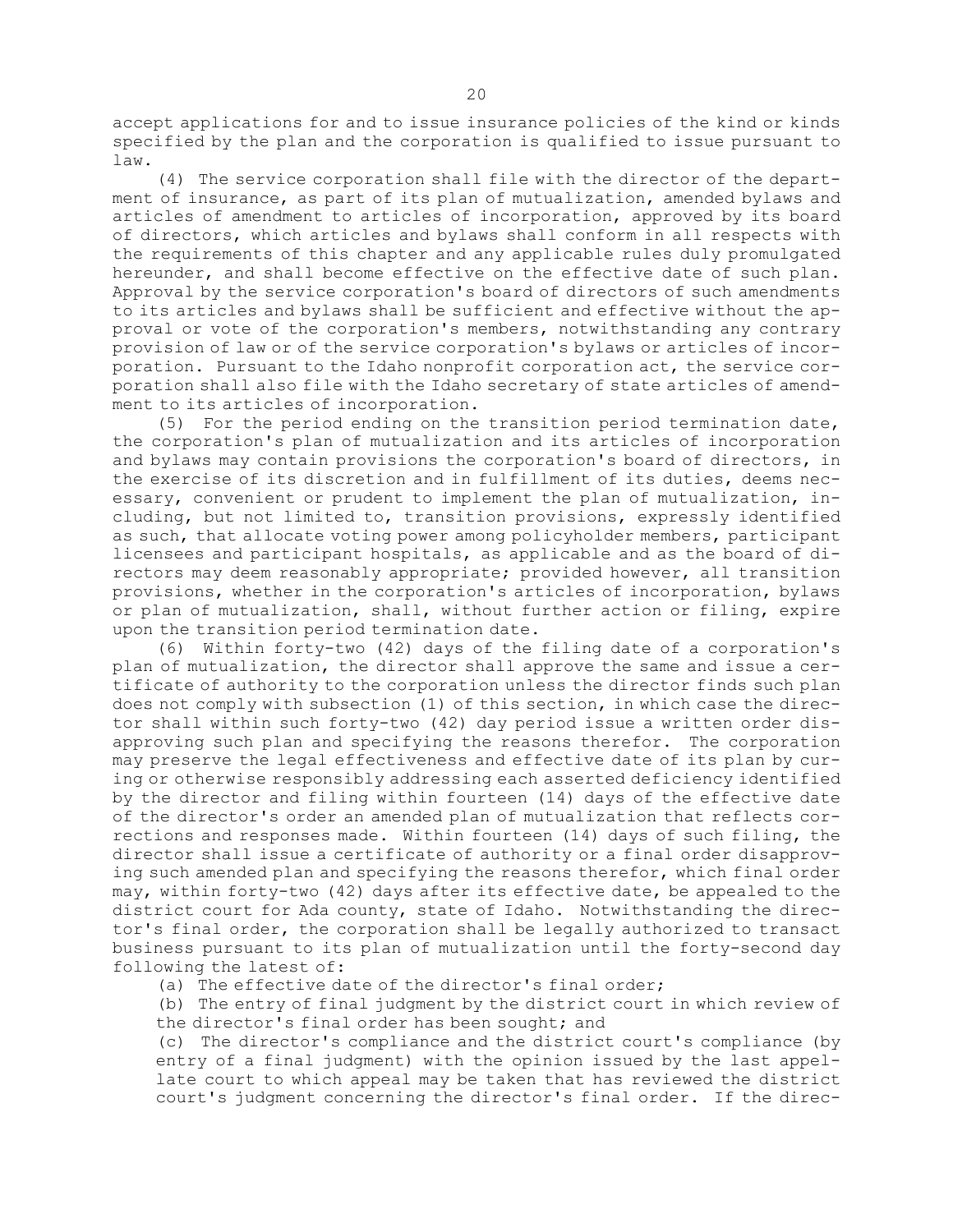tor has prevailed upon final judgment being entered, the corporation's legal authority to transact business pursuant to its plan of mutualization shall expire at the end of such period; however, if the corporation has prevailed or corrected all deficiencies identified in the director's final order, the director shall, before or upon the expiration of such period, issue <sup>a</sup> certificate of authority to the corporation. Issuance of <sup>a</sup> certificate of authority under this section shall not preclude the director from commencing any proceedings for alleged violations of this title. The procedure in this subsection shall apply to corporations existing under [chapter](https://legislature.idaho.gov/statutesrules/idstat/Title41/T41CH34) 34, title 41, Idaho Code, on December 31, 1993.

(7) Section [41-2805](https://legislature.idaho.gov/statutesrules/idstat/Title41/T41CH28/SECT41-2805), Idaho Code, and any other provision of this title dealing with newly organized mutual insurers as such, shall have no application to <sup>a</sup> plan of mutualization under this section or to the corporation adopting or implementing such plan.

(8) If, pursuant to section [41-3406](https://legislature.idaho.gov/statutesrules/idstat/Title41/T41CH34/SECT41-3406), Idaho Code, <sup>a</sup> mutualizing service corporation is also operating as <sup>a</sup> health maintenance organization immediately prior to the effective date of its plan of mutualization, it shall be legally authorized to continue such operations in the manner provided for in said plan after the effective date thereof as if such service corporation had not become <sup>a</sup> mutual insurer under this section.

(9) From and after the effective date of <sup>a</sup> plan of mutualization, <sup>a</sup> corporation mutualizing under this section shall be liable for the tax imposed and provided for in section [41-402](https://legislature.idaho.gov/statutesrules/idstat/Title41/T41CH4/SECT41-402), Idaho Code, but only with respect to insurance policies (as opposed to subscriber agreements) issued by it, and subject to refunds, reductions and other adjustments applicable to other domestic mutual insurers. Until all subscriber agreements are terminated, expire or are otherwise converted to policies of insurance issued by the corporation as <sup>a</sup> mutual insurer, the corporation shall continue to be liable for and pay the tax on subscriber contracts in the manner provided in section [41-3427](https://legislature.idaho.gov/statutesrules/idstat/Title41/T41CH34/SECT41-3427), Idaho Code, subject to the same exemptions provided in that section, except for premium taxes paid pursuant to this subsection on policies issued as <sup>a</sup> mutual insurer.

(10) Except as modified in this section and other applicable law, after the effective date of <sup>a</sup> service corporation's plan of mutualization, all contracts, rights, powers, privileges, liabilities and obligations of such corporation shall continue unchanged and in effect until repealed, terminated, canceled, amended, waived, satisfied or otherwise legally extinguished.

[41-2854A, added 1994, ch. 78, sec. 1, p. 173; am. 2003, ch. 103, sec. 5, p. 324.]

41-2855. CONVERSION OF MUTUAL INSURER TO STOCK INSURER. (1) A mutual insurer may become <sup>a</sup> stock insurer under such plan and procedure as may be approved by the director after <sup>a</sup> hearing thereon.

(2) The director shall not approve any conversion plan or procedure unless:

(a) It is equitable to the insurer's members;

(b) It is subject to approval by vote of not less than <sup>a</sup> majority of the insurer's current members voting thereon in person, by proxy, or by mail at <sup>a</sup> meeting of members called for the purpose pursuant to such reasonable notice and procedure as may be approved by the director. If <sup>a</sup> life insurer, the right to vote may be limited to members who hold policies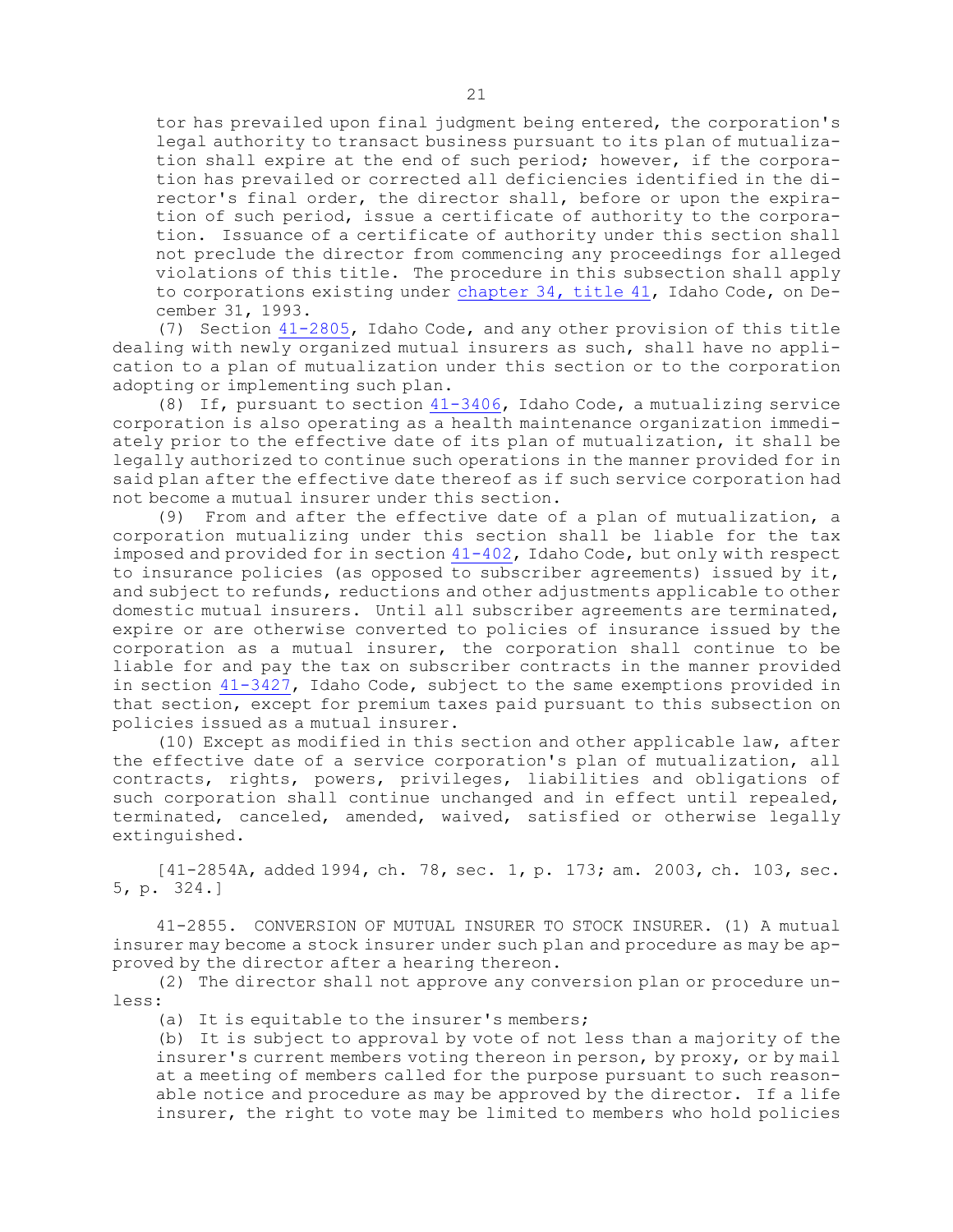other than term or group policies and whose policies have been in force for not less than one (1) year;

(c) The equity of each policyholder in the insurer is determinable under <sup>a</sup> fair formula approved by the director, which equity shall be based upon not less than the insurer's entire surplus, after deducting contributed or borrowed surplus funds, plus <sup>a</sup> reasonable present equity in its reserves and in all nonadmitted assets;

(d) The policyholders entitled to participate in the purchase of stock or distribution of assets shall include all current policyholders and all existing persons who had been policyholders of the insurer within three (3) years prior to the date such plan was submitted to the director;

(e) The plan gives to each policyholder of the insurer, as specified in paragraph (d) of this subsection, <sup>a</sup> preemptive right to acquire his proportionate part of all of the proposed capital stock of the insurer within <sup>a</sup> designated reasonable period, and to apply upon the purchase thereof the amount of his equity in the insurer as determined under paragraph (c) of this subsection;

(f) Shares are so offered to policyholders at <sup>a</sup> price not greater than to be thereafter offered to others but at not more than double the par value of such shares;

(g) The plan provides for payment of cash in the amount of not less than fifty percent (50%) of the amount of the policyholder's equity not so used for the purchase of stock to each policyholder not electing to exercise his preemptive right to apply his equity in the insurer toward the purchase of capital stock as provided in paragraph (e) of this subsection. The cash payment together with stock so purchased, if any, shall constitute full payment and discharge of the policyholder's equity as an owner of such mutual insurer;

(h) The plan, when completed, would provide for the converted insurer paid-up capital stock and additional surplus in amounts not less than the minimum paid-up capital and surplus required of <sup>a</sup> domestic stock insurer transacting like kinds of insurance, as provided in section [41-313](https://legislature.idaho.gov/statutesrules/idstat/Title41/T41CH3/SECT41-313), Idaho Code; and

(i) It contains additional provisions or standards as the director may reasonably require.

(3) No director, officer, agent or employee of the insurer, nor any other person, shall receive any fee, commission or other valuable consideration whatsoever for aiding, promoting, or assisting therein except as set forth in the plan as approved by the director.

(4) Except as otherwise specifically provided in subsection (5) of this section, prior to and for <sup>a</sup> period of five (5) years following the director's approval of <sup>a</sup> new stock insurer under subsection (2) of this section, no person other than the new stock insurer shall, without the prior approval of the director, directly or indirectly offer to acquire or acquire in any manner the beneficial ownership of five percent (5%) or more of any class of <sup>a</sup> voting security of the new stock insurer or of any institution which owns <sup>a</sup> majority or all of the voting securities of the stock insurer.

(5) Nothing in this section shall prohibit the inclusion in the plan of conversion of provisions under which individuals comprising the new stock insurer's board of directors, officers, employees, agents, and persons acting as trustees of employee stock ownership plans or other employee benefit plans may be entitled to purchase for cash capital stock of the new stock in-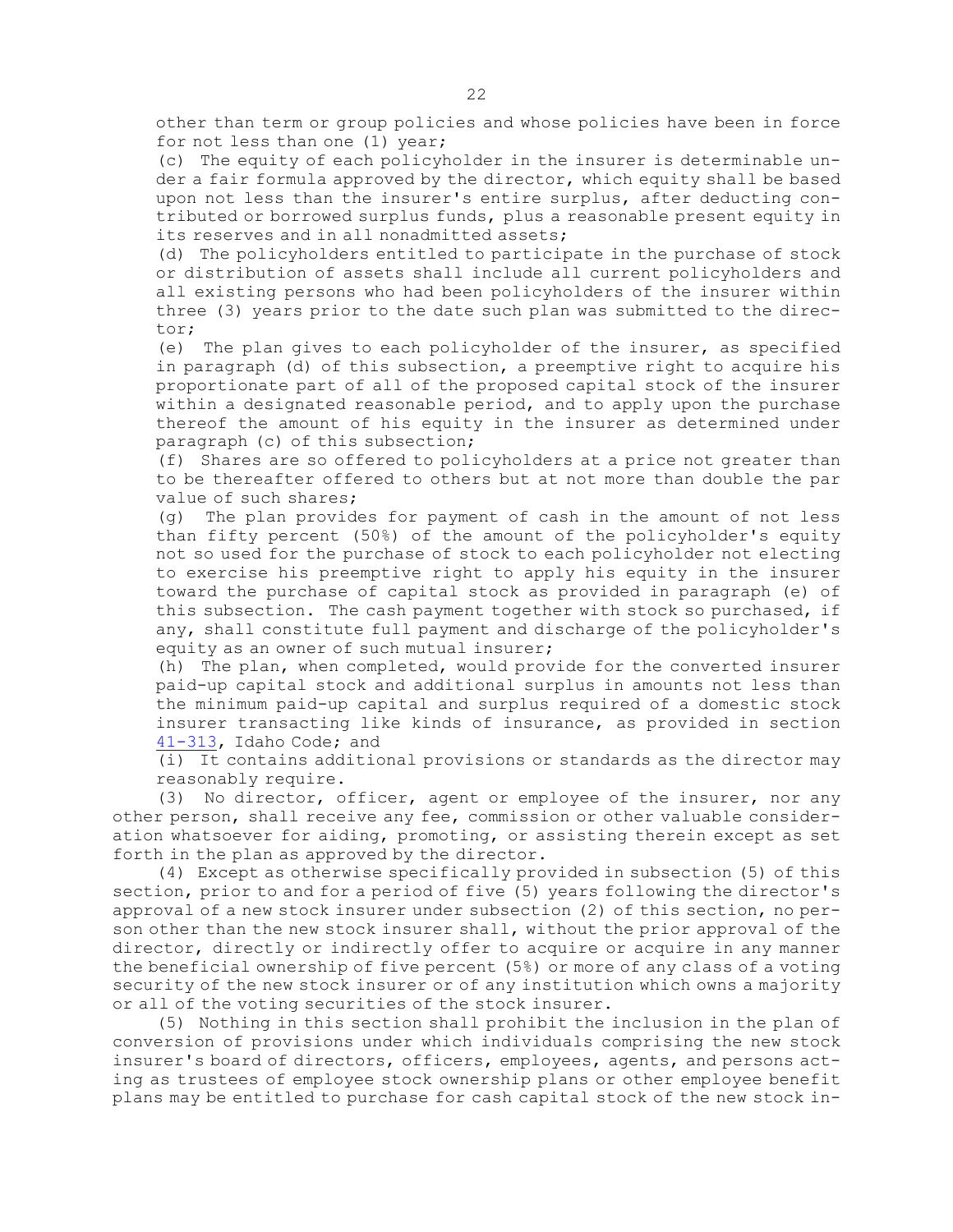surer at the same price initially issued by the new stock insurer under the plan of conversion. Nothing in this section shall prohibit <sup>a</sup> management-incentive compensation program which is contained in the plan of conversion and approved by the director to be adopted upon conversion to the new stock insurer or prohibit such <sup>a</sup> program to be later adopted by the new stock insurer.

[41-2855, added 1990, ch. 284, sec. 2, p. 794; am. 1998, ch. 304, sec. 1, p. 1004.]

41-2856. MERGERS AND CONSOLIDATIONS OF STOCK INSURERS. (1) A domestic stock insurer may merge or consolidate with one or more domestic or foreign stock insurers, or ordinary business corporations having as their principal assets, cash or assets of <sup>a</sup> character allowed by investment by domestic insurers pursuant to the provisions of [chapter](https://legislature.idaho.gov/statutesrules/idstat/Title41/T41CH7) 7, title 41, Idaho Code, provided the surviving corporation shall be <sup>a</sup> domestic or foreign stock insurer, by complying with the applicable provisions of the statutes of this state governing the merger or consolidation of stock corporations formed for profit, but subject to subsections (2), (3) and (4) below.

(2) The agreement and plan of merger may provide for the restatement of the capital and surplus accounts of the surviving corporation, constituting all surplus in excess of stated capital, borrowed surplus and allowance for non-admitted assets, if any, as unassigned surplus, thereby increasing or decreasing the stated capital or gross paid in and contributed surplus accounts of the constituent corporations and providing additional surplus in any forms specified in the agreement and plan of merger; provided any reorganization of capital or surplus account must be indicated on the annual financial statement.

(3) No such merger or consolidation shall be effectuated unless in advance thereof the plan and agreement therefor have been filed with the director and approved in writing by him after <sup>a</sup> hearing thereon after notice to the stockholders of each insurer involved. The director shall give such approval within <sup>a</sup> reasonable time after such filing unless he finds such plan or agreement:

(a) Is contrary to law; or

(b) Inequitable to the stockholders of any insurer involved; or

(c) Would substantially reduce the security of and service to be rendered to policyholders of the domestic insurer in this state or elsewhere; or

(d) Is subject to other material and reasonable objections.

(4) No director, officer, agent or employee of any insurer party to such merger or consolidation shall receive any fee, commission, compensation or other valuable consideration whatsoever for in any manner aiding, promoting or assisting therein except as set forth in such plan or agreement.

(5) If the director does not approve any such plan or agreement he shall so notify the insurer in writing specifying his reasons therefor.

(6) Any plan or proposal through which <sup>a</sup> stock insurer proposes to acquire <sup>a</sup> controlling stock interest in another stock insurer through an exchange of stock of the first insurer, issued by the insurer for the purpose, for such controlling stock of the second insurer is deemed to be <sup>a</sup> plan or proposal of merger of the second insurer into the first insurer for the purposes of this section and is subject to the applicable provisions hereof.

(7) Reinsurance of all or substantially all of the insurance in force of an insurer by another insurer, shall also be subject to the provisions of this section as if <sup>a</sup> merger.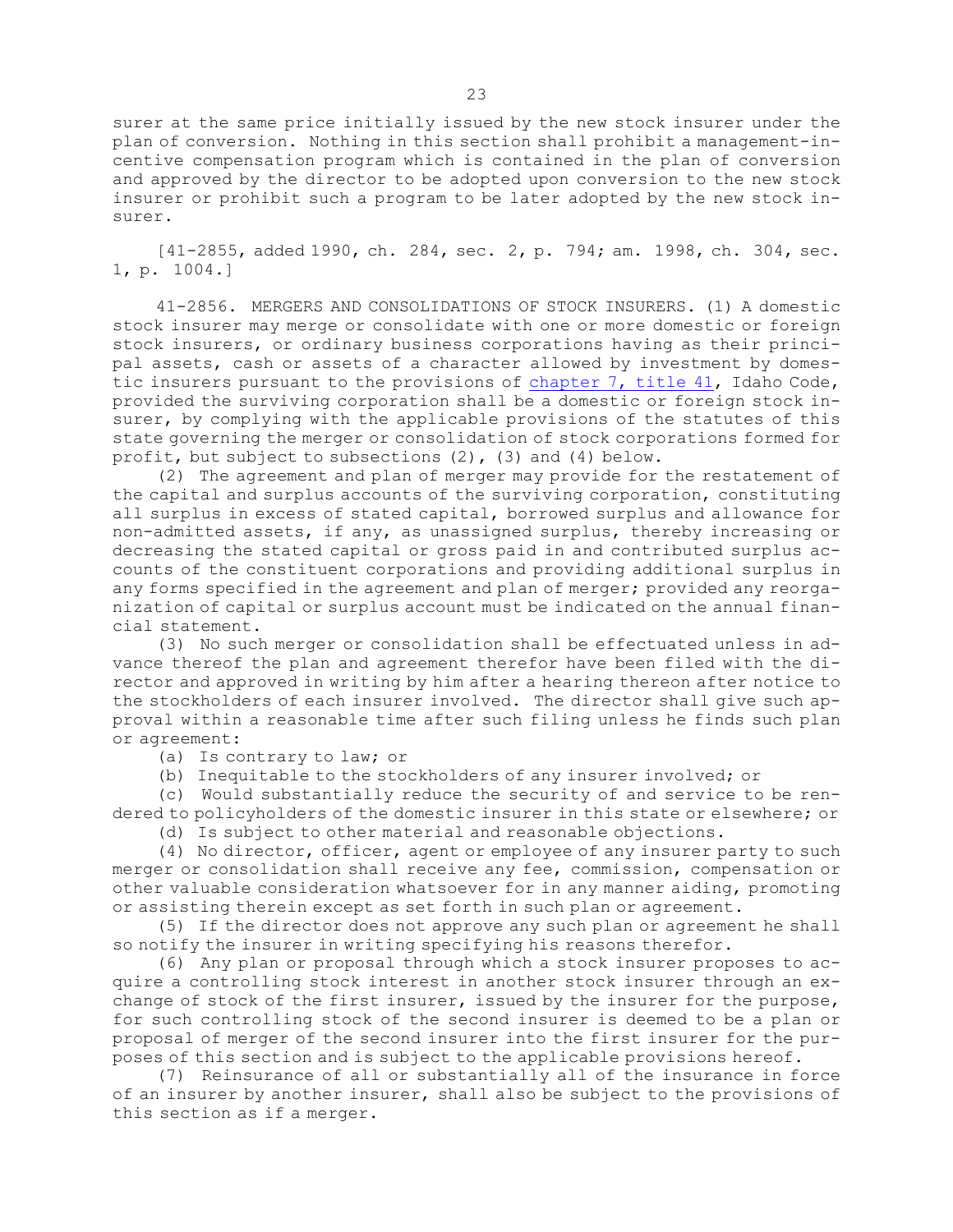[41-2856, added 1961, ch. 330, sec. 624, p. 645; am. 1971, ch. 122, sec. 12, p. 408.]

41-2857. MERGERS AND CONSOLIDATIONS OF MUTUAL INSURERS. (1) Except as set forth in section [41-3824](https://legislature.idaho.gov/statutesrules/idstat/Title41/T41CH38/SECT41-3824), Idaho Code, <sup>a</sup> domestic mutual insurer shall not merge or consolidate with <sup>a</sup> stock insurer.

(2) <sup>A</sup> domestic mutual insurer may merge or consolidate with another mutual insurer under the applicable procedures prescribed by the statutes of this state applying to corporations formed for profit, except as hereinbelow provided.

(3) The plan and agreement for merger or consolidation shall be submitted to and approved by at least two-thirds (2/3) of the members of each mutual insurer voting thereon at meetings called for the purpose pursuant to such reasonable notice and procedure as has been approved by the director. If <sup>a</sup> life insurer, right to vote may be limited to members whose policies are other than term and group policies and have been in effect for more than one (1) year.

(4) No such merger or consolidation shall be effectuated unless in advance thereof the plan and agreement therefor have been filed with the director and approved by him in writing after <sup>a</sup> hearing thereon. The director shall give such approval within <sup>a</sup> reasonable time after such filing unless he finds such plan or agreement:

(a) Inequitable to the policyholders of any domestic insurer involved; or

(b) Would substantially reduce the security of and service to be rendered to policyholders of the domestic insurer in this state and elsewhere; or

(c) Is subject to other material and reasonable objections.

(5) If the director does not approve such plan or agreement, he shall so notify the insurers in writing specifying his reasons therefor.

(6) No director, officer, agent or employee of any insurer party to such merger or consolidation, nor any other person, shall receive any fee, commission or other valuable consideration whatsoever for in any manner aiding, promoting, or assisting therein except as set forth in the plan and agreement approved by the director.

[41-2857, added 1961, ch. 330, sec. 625, p. 645; am. 1998, ch. 303, sec. 2, p. 1001; am. 2013, ch. 266, sec. 11, p. 687.]

41-2858. BULK REINSURANCE -- MUTUAL INSURERS. (1) A domestic mutual insurer may reinsure all or substantially all of its business in force, or all or substantially all of <sup>a</sup> major class thereof, with another insurer, stock or mutual, by an agreement of bulk reinsurance after compliance with this section. No such agreement shall become effective unless filed with the director and approved by him in writing.

(2) The director shall approve such agreement within <sup>a</sup> reasonable time after filing if he finds it to be fair and equitable to each domestic insurer involved, and that such reinsurance if effectuated would not substantially reduce the protection or service to its policyholders. If the director does not so approve, he shall so notify each insurer involved in writing specifying his reasons therefor.

(3) If for reinsurance of all or substantially all of its business in force, the plan and agreement for such reinsurance must be approved by vote of not less than two-thirds (2/3) of each domestic mutual insurer's members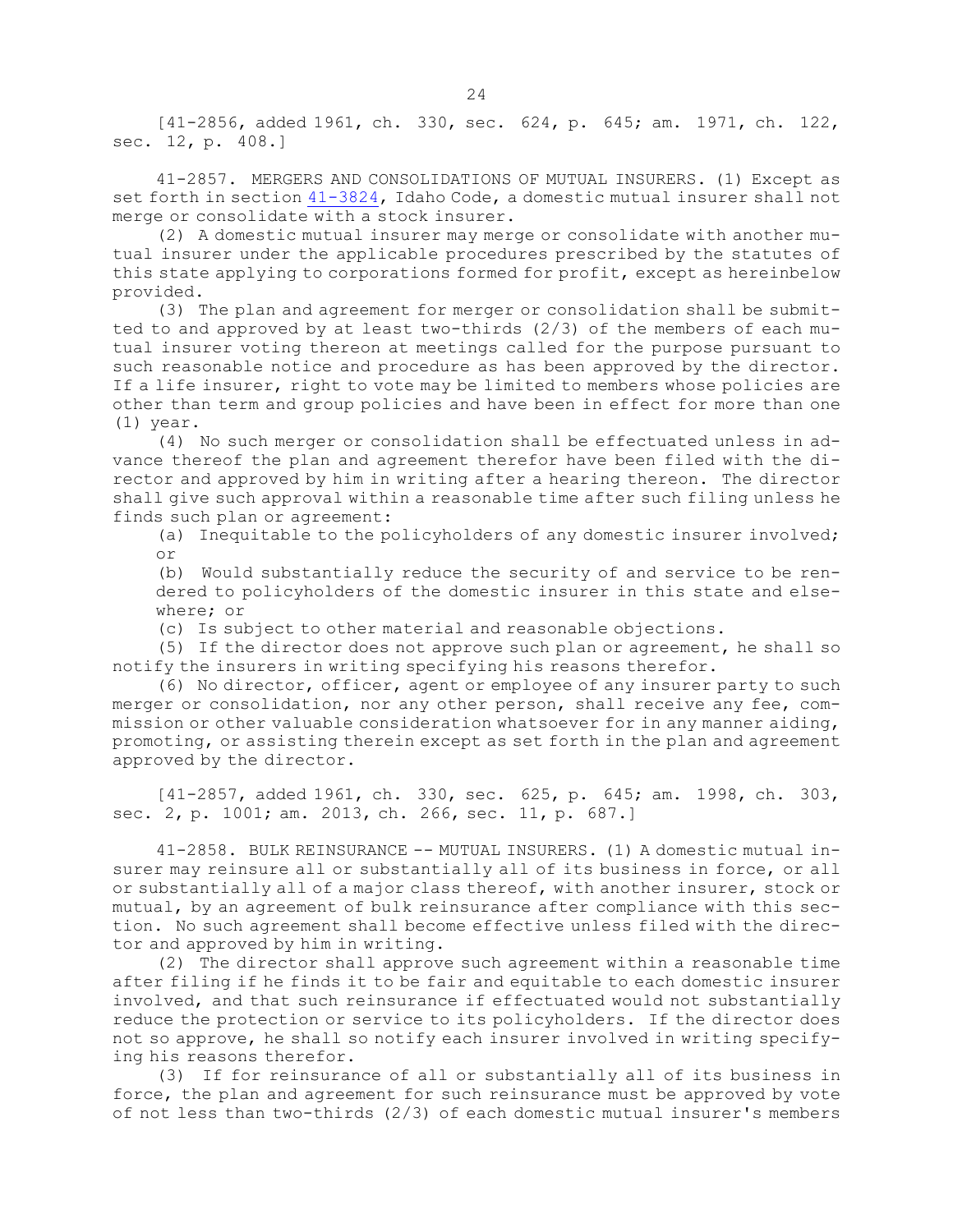voting thereon at meetings of members called for the purpose, pursuant to such reasonable notice and procedure as the director may approve. If <sup>a</sup> life insurer, right to vote may be limited to members whose policies are other than term or group policies, and have been in effect for more than one (1) year.

(4) If for reinsurance in <sup>a</sup> stock insurer of all or substantially all of the insurance in force of <sup>a</sup> mutual insurer, the agreement must provide for payment in cash to each member of the insurer entitled thereto of his equity, if any, in the business reinsured as determined under <sup>a</sup> fair formula approved by the director, as based upon the reserves, assets (whether or not "admitted" assets) and surplus, if any, of the mutual insurer to be taken over by the stock insurer.

(5) No director, officer, agent or employee of any insurer party to such reinsurance, nor any other person, shall receive any fee, commission or other valuable consideration whatsoever for in any manner aiding, promoting, or assisting therein except as set forth in the reinsurance agreement.

[41-2858, added 1961, ch. 330, sec. 626, p. 645.]

41-2859. MUTUAL MEMBER'S SHARE OF ASSETS ON LIQUIDATION. (1) Upon any liquidation of <sup>a</sup> domestic mutual insurer, its assets remaining after discharge of its indebtedness, policy obligations, repayment of contributed or borrowed surplus, if any, and expenses of administration, shall be distributed to currently existing persons who had been members of the insurer for at least one year and who were its members at any time within thirty-six (36) months next preceding the date such liquidation was authorized or ordered, or date of last termination of the insurer's certificate of authority whichever date is the earlier; except, that if the director has reason to believe that those in charge of the management of the insurer have caused or encouraged the reduction of the number of members of the insurer in anticipation of liquidation and for the purpose of reducing thereby the number of persons who may be entitled to share in distribution of the insurer's assets, he may enlarge the thirty-six (36) month qualification period above provided for by such additional period as he may deem to be reasonable.

(2) The insurer shall make <sup>a</sup> reasonable classification of its policies so held by such members, and <sup>a</sup> formula based upon such classification for determining the equitable distributive share of each such member. Such classification and formula shall be subject to the approval of the director.

[41-2859, added 1961, ch. 330, sec. 627, p. 645.]

41-2860. EQUITY SECURITIES OF DOMESTIC STOCK INSURANCE COMPANIES -- STATEMENTS OF OWNERSHIP. Every person who is directly or indirectly the beneficial owner of more than ten per cent (10%) of any class of any equity security of <sup>a</sup> domestic stock insurance company, or who is <sup>a</sup> director or an officer of such company, shall file in the office of the director of the department of insurance on or before the 1st day of July, 1965, or within ten (10) days after he becomes such beneficial owner, director or officer, <sup>a</sup> statement, in such form as the director of the department of insurance may prescribe, of the amount of all equity securities of such company of which he is the beneficial owner, and within ten (10) days after the close of each calendar month thereafter, if there has been <sup>a</sup> change in such ownership during such month, shall file in the office of the director of the department of insurance <sup>a</sup> statement, indicating his ownership at the close of the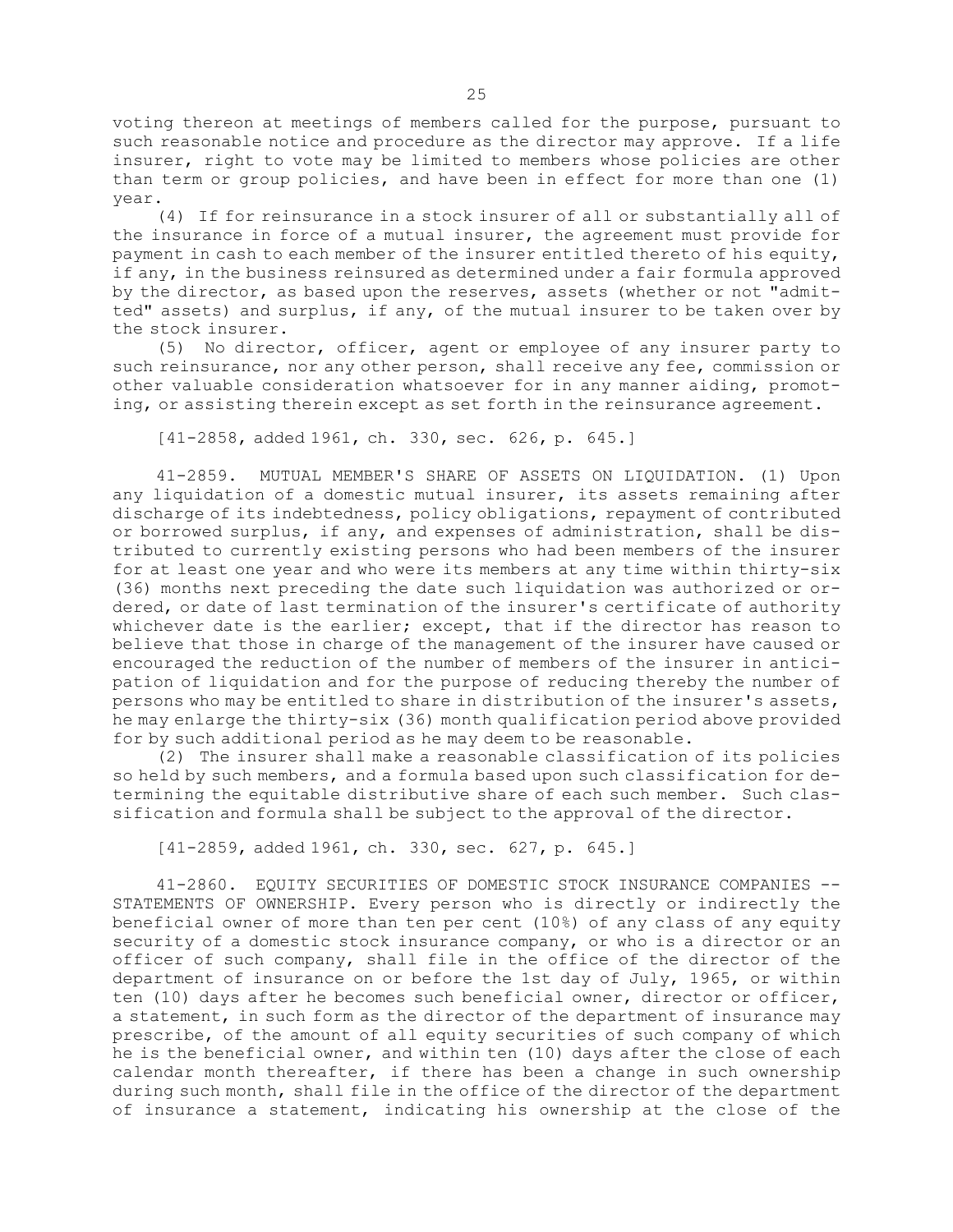calendar month and such changes in his ownership as have occurred during such calendar month.

[41-2860, added 1965, ch. 294, sec. 1, p. 782.]

41-2861. RECOVERY OF PROFITS RESULTING FROM UNFAIR USE OF INFORMA-TION. For the purpose of preventing the unfair use of information which may have been obtained by such beneficial owner, director or officer by reason of his relationship to such company, any profit realized by him from any purchase and sale, or any sale and purchase, of any equity security of such company within any period of less than six (6) months, unless such security was acquired in good faith in connection with <sup>a</sup> debt previously contracted, shall inure to and be recoverable by the company, irrespective of any intention on the part of such beneficial owner, director or officer in entering into such transaction of holding the security purchased or of not repurchasing the security sold for <sup>a</sup> period exceeding six (6) months. Suit to recover such profit may be instituted at law or in equity in any court of competent jurisdiction by the company, or by the owner of any security of the company in the name and in behalf of the company if the company shall fail or refuse to bring such suit within sixty (60) days after request or shall fail diligently to prosecute the same thereafter; but no such suit shall be brought more than two (2) years after the date such profit was realized. This section shall not be construed to cover any transaction where such beneficial owner was not such both at the time of the purchase and sale, or the sale and purchase, of the security involved, or any transaction or transactions which the director of the department of insurance by rules and regulations may exempt as not comprehended within the purpose of this section.

[41-2861, added 1965, ch. 294, sec. 2, p. 782.]

41-2862. RESTRICTIONS ON SALE OF EQUITY SECURITIES. It shall be unlawful for any such beneficial owner, director or officer, directly or indirectly, to sell any equity security of such company if the person selling the security or his principal:

(a) does not own the security sold; or

(b) if owning the security, does not deliver it against such sale within twenty (20) days thereafter, or does not within five (5) days after such sale deposit in the mails or other usual channels of transportation; but no person shall be deemed to have violated this section if he proves that notwithstanding the exercise of good faith he was unable to make such delivery or deposit within such time, or that to do so would cause undue inconvenience or expense.

[41-2862, added 1965, ch. 294, sec. 3, p. 782.]

41-2863. PURCHASES AND SALES WHICH ARE EXEMPT. The provisions of sec-tion [41-2861](https://legislature.idaho.gov/statutesrules/idstat/Title41/T41CH28/SECT41-2861) shall not apply to any purchase and sale, or sale and purchase, and the provisions of section [41-2862](https://legislature.idaho.gov/statutesrules/idstat/Title41/T41CH28/SECT41-2862) shall not apply to any sale of an equity security of <sup>a</sup> domestic stock insurance company not then or theretofore held by him in an investment account, by <sup>a</sup> dealer in the ordinary course of his business and incident to the establishment or maintenance by him of <sup>a</sup> primary or secondary market (otherwise than on an exchange as defined in the Securities Exchange Act of 1934) for such security. The director of the department of insurance may, by such rules and regulations as he deems necessary or ap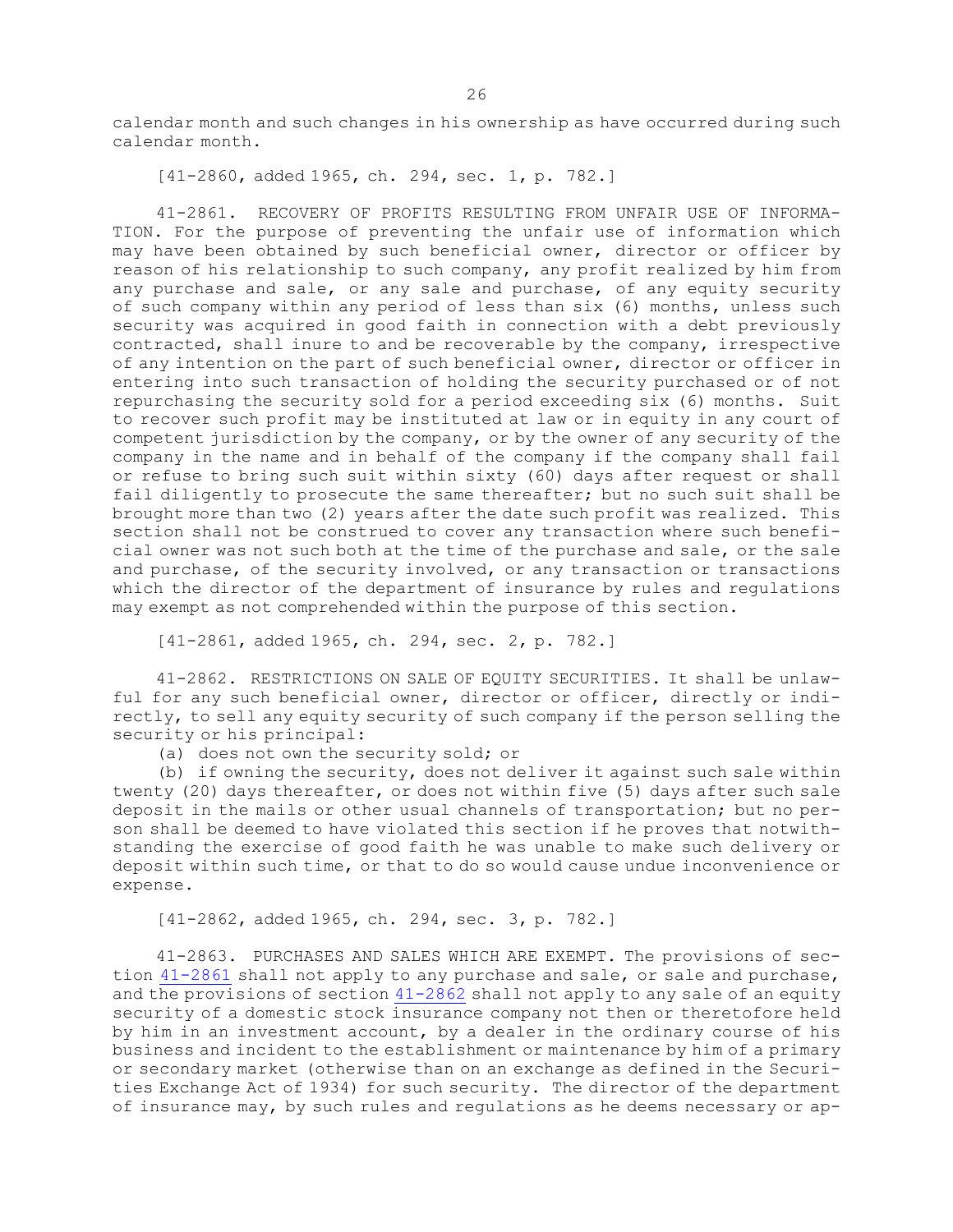propriate in the public interest, define and prescribe terms and conditions with respect to securities held in an investment account and transactions made in the ordinary course of business and incident to the establishment or maintenance of <sup>a</sup> primary or secondary market.

[41-2863, added 1965, ch. 294, sec. 4, p. 782.]

41-2864. FOREIGN OR DOMESTIC ARBITRAGE TRANSACTIONS EXEMPT. The provisions of sections [41-2860](https://legislature.idaho.gov/statutesrules/idstat/Title41/T41CH28/SECT41-2860)--[41-2862](https://legislature.idaho.gov/statutesrules/idstat/Title41/T41CH28/SECT41-2862) shall not apply to foreign or domestic arbitrage transactions unless made in contravention of such rules and regulations as the director of the department of insurance may adopt in order to carry out the purposes of this act.

[41-2864, added 1965, ch. 294, sec. 5, p. 782.]

41-2865. "EQUITY SECURITY" DEFINED. The term "equity security" when used in this act means any stock or similar security; or any security convertible, with or without consideration, into such <sup>a</sup> security, or carrying any warrant or right to subscribe to or purchase such <sup>a</sup> security; or any such warrant or right; or any other security which the director of the department of insurance shall deem to be of similar nature and consider necessary or appropriate, by such rules and regulations as he may prescribe in the public interest or for the protection of investors, to treat as an equity security.

[41-2865, added 1965, ch. 294, sec. 6, p. 782.]

41-2866. CONDITIONS EXEMPTING EQUITY SECURITIES. The provisions of sections  $41-2860-41-2862$  $41-2860-41-2862$  $41-2860-41-2862$  shall not apply to equity securities of a domestic stock insurance company if:

(a) Such securities shall be registered, or shall be required to be registered, pursuant to section 12 of the Securities Exchange Act of 1934, as amended; or

(b) Such domestic stock insurance company shall not have any class of its equity securities held of record by one hundred (100) or more persons on the last business day of the year next preceding the year in which equity securities of the company would be subject to the provisions of sections [41-2860](https://legislature.idaho.gov/statutesrules/idstat/Title41/T41CH28/SECT41-2860)--[41-2862](https://legislature.idaho.gov/statutesrules/idstat/Title41/T41CH28/SECT41-2862) except for the provisions of this subsection (b).

[41-2866, added 1965, ch. 294, sec. 7, p. 782.]

41-2867. RULES AND REGULATIONS. The director of the department of insurance shall have the power to make such rules and regulations as may be necessary for the execution of the functions invested in him by sections [41-2860](https://legislature.idaho.gov/statutesrules/idstat/Title41/T41CH28/SECT41-2860)--[41-2862](https://legislature.idaho.gov/statutesrules/idstat/Title41/T41CH28/SECT41-2862), and may for such purpose classify domestic stock insurance companies, securities, and other persons or matters within his jurisdiction. No provision of sections  $41-2860-41-2862$  $41-2860-41-2862$  $41-2860-41-2862$  imposing any liability shall apply to any act done or omitted in good faith in conformity with any rule or regulation of the director of the department of insurance, notwithstanding that such rule or regulation may, after such act or omission, be amended or rescinded or determined by judicial or other authority to be invalid for any reason.

[41-2867, added 1965, ch. 294, sec. 8, p. 782.]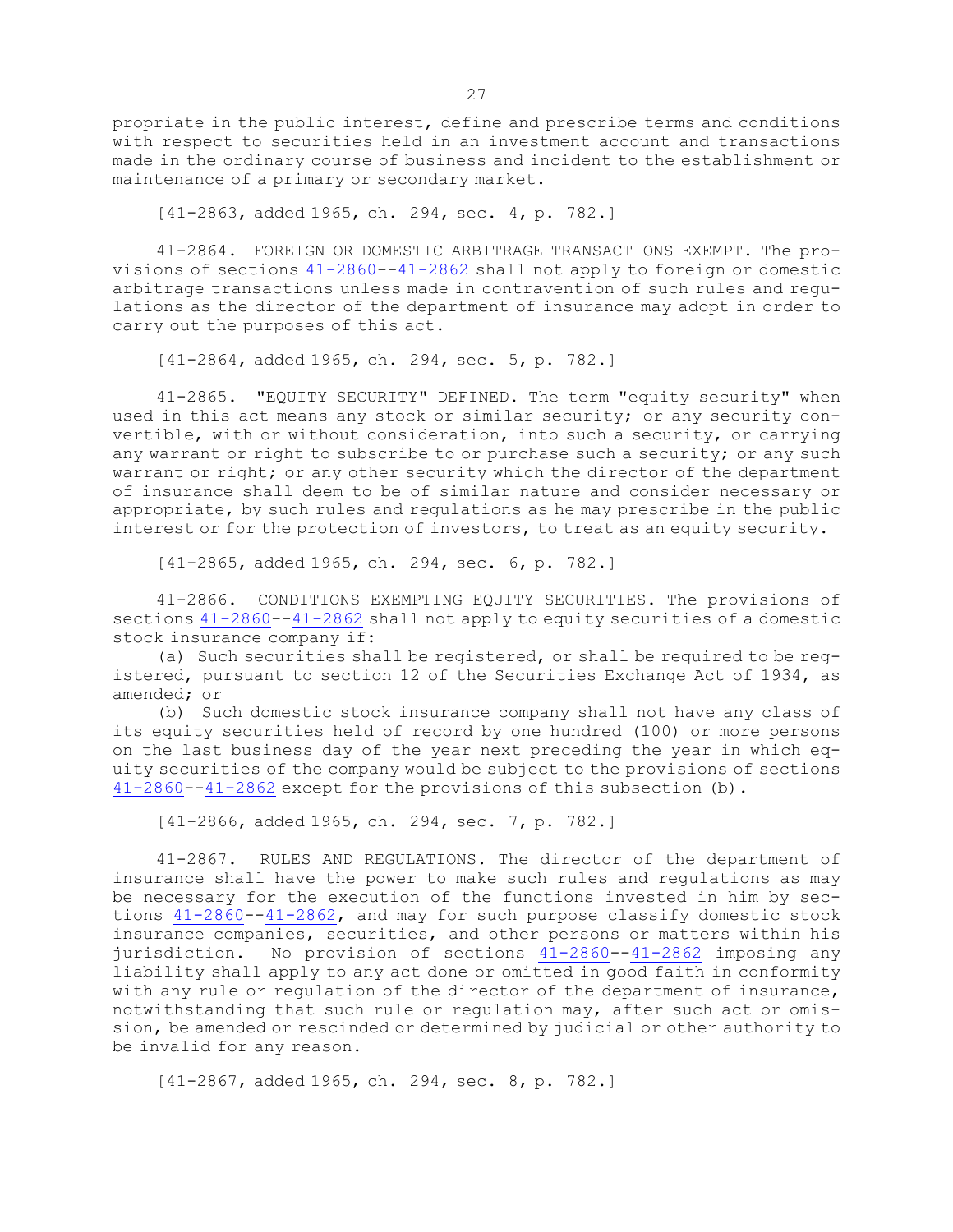41-2868. PROXY REGULATIONS. (1) This section shall apply to all domestic stock insurers except:

(a) <sup>A</sup> domestic stock insurer having less than one hundred (100) stockholders; except, that if ninety-five per cent (95%) or more of the insurer's stock is owned or controlled by <sup>a</sup> parent or affiliated insurer, this section shall not apply to such insurer unless its remaining shares are held by five hundred (500) or more stockholders.

(b) Domestic stock insurers which, relative to the voting and other securities involved, file with the securities and exchange commission forms of proxies, consents and authorizations pursuant to the Securities Exchange Act of 1934, as amended.

(2) Every insurer to which this section is applicable shall furnish its stockholders in advance of stockholder meetings, information in writing reasonably adequate to inform them relative to all matters to be presented by the insurer's management for consideration of stockholders at such meeting.

(3) No person shall solicit <sup>a</sup> proxy, consent, or authorization in respect of any stock or other voting security of such an insurer unless he furnishes the person so solicited with written information reasonably adequate as to:

(a) The material matters in regard to which the powers so solicited are proposed to be used; and

(b) The person or persons on whose behalf the solicitation is made, and the interest of such person or persons in relation to such matters.

(4) No person shall so furnish to another, information which the informer knows or has reason to believe is false or misleading as to any material fact, or which fails to state any material fact reasonably necessary to prevent any other statement made from being misleading.

(5) The form of all such proxies shall:

(a) Conspicuously state on whose behalf the proxy is solicited;

(b) Provide for dating the proxy;

(c) Impartially identify each matter or group of related matters intended to be acted upon;

(d) Provide means for the principal to instruct the vote of his shares as to approval or disapproval of each matter or group, other than election to office; and

(e) Be legibly printed, with context suitably organized.

Except, that <sup>a</sup> proxy may confer discretionary authority as to matters as to which choice is not specified pursuant to item (d), above, if the form conspicuously states how it is intended to vote the proxy or authorization in each such case; and may confer discretionary authority as to other matters which may come before the meeting but unknown for <sup>a</sup> reasonable time prior to the solicitation by the persons on whose behalf the solicitation is made.

(6) No proxy shall confer authority (a) to vote for election of any person to any office for which <sup>a</sup> bona fide nominee is not named in the proxy statement, or (b) to vote in any annual meeting (or adjournment thereof) other than the annual meeting next following the date on which the proxy statement and form were furnished stockholders.

(7) The director shall have authority to make and promulgate reasonable rules and regulations for the effectuation of this section, and in so doing shall give due consideration to rules and regulations promulgated for similar purposes by the insurance supervisory officials of other states.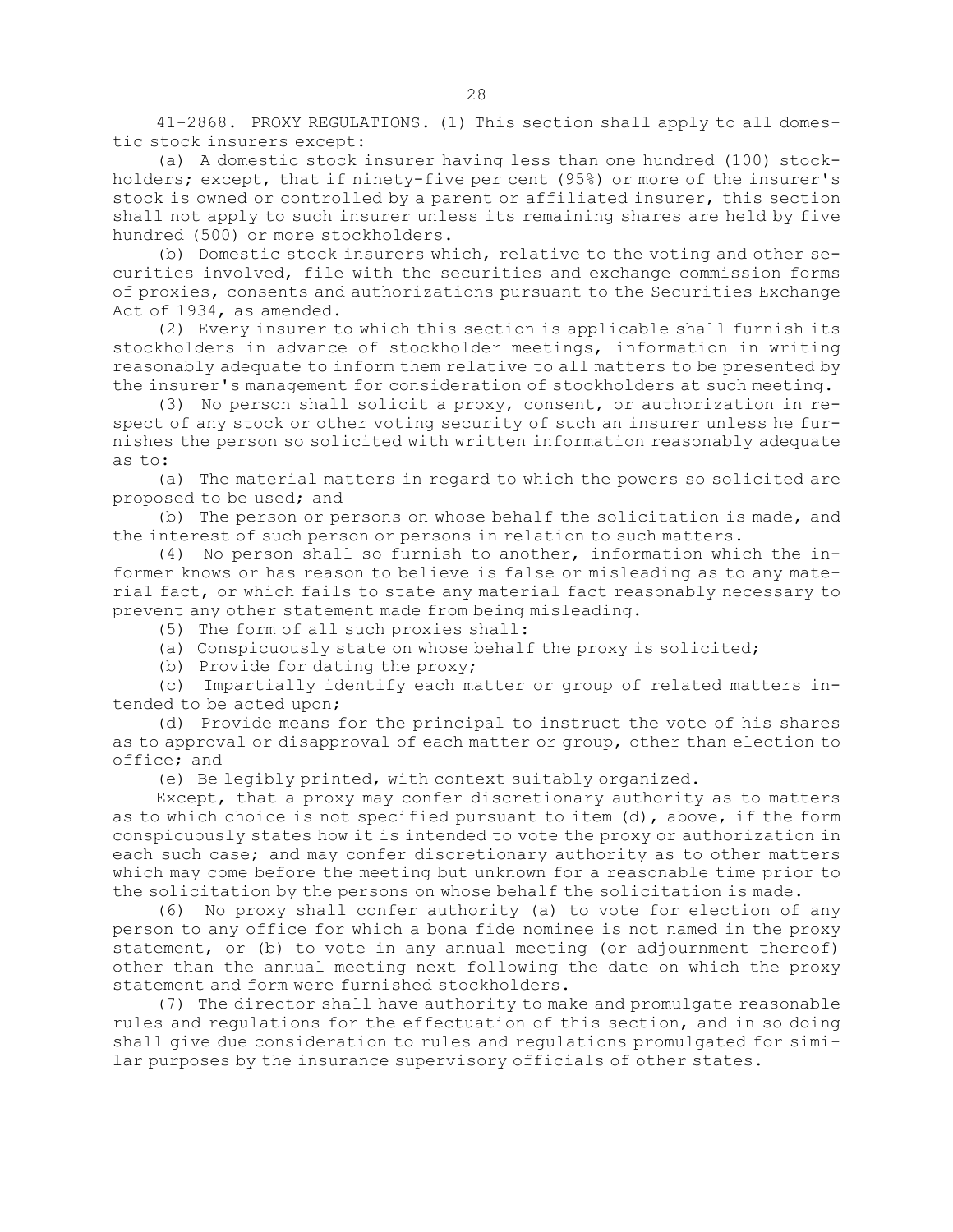(8) Any proxy, consent or authorization obtained in violation of this section or of the lawful rules and regulations of the director hereunder, shall be void.

[I.C., sec. 41-2868, as added by 1969, ch. 214, sec. 68, p. 625.]

41-2869. PURPOSE. The purpose of sections [41-2870](https://legislature.idaho.gov/statutesrules/idstat/Title41/T41CH28/SECT41-2870) through [41-2871](https://legislature.idaho.gov/statutesrules/idstat/Title41/T41CH28/SECT41-2871),  $41-2839(4)$  $41-2839(4)$  (c), and  $41-804(3)$  $41-804(3)$ , Idaho Code, is to authorize insurance companies to utilize modern systems for holding and transferring securities without physical delivery of securities certificates, subject to appropriate regulations by the director of the department of insurance for safeguarding the assets and facilitating the director's examination of the insurance company's financial condition.

[41-2869, added 1981, ch. 174, sec. 2, p. 307.]

41-2870. DEFINITIONS. As used in this act:

(1) "Securities" means instruments as defined in section [28-8-](https://legislature.idaho.gov/statutesrules/idstat/Title28/T28CH8/SECT28-8-102) [102](https://legislature.idaho.gov/statutesrules/idstat/Title28/T28CH8/SECT28-8-102)(1)(o), Idaho Code.

(2) "Clearing corporation" means <sup>a</sup> corporation as defined in section [28-8-102](https://legislature.idaho.gov/statutesrules/idstat/Title28/T28CH8/SECT28-8-102)(1)(e), Idaho Code.

(3) "Direct participant" means <sup>a</sup> national bank, state bank or trust company that maintains an account in its name in <sup>a</sup> clearing corporation and through which an insurance company participates in <sup>a</sup> clearing corporation.

(4) "Federal reserve book-entry system" means the computerized systems sponsored by the United States department of the treasury and certain agencies and instrumentalities of the United States for holding and transferring securities of the United States government and such agencies and instrumentalities, respectively, in federal reserve banks through banks that are members of the federal reserve system.

(5) "Member bank" means <sup>a</sup> national bank, state bank or trust company that is <sup>a</sup> member of the federal reserve system and to which an insurance company participates in the federal reserve book-entry system.

[41-2870, added 1981, ch. 174, sec. 2, p. 308; am. 2021, ch. 321, sec. 28, p. 970.]

41-2871. USE OF BOOK-ENTRY SYSTEMS. (1) <sup>A</sup> domestic insurer may deposit or arrange for the deposit of securities held in or purchased for its general account and its separate accounts in <sup>a</sup> clearing corporation or the federal reserve book-entry system. When securities are deposited with <sup>a</sup> clearing corporation, certificates representing securities of the same class of the same issuer may be merged and held in bulk in the name of the nominee of such clearing corporation with any other securities deposited with such clearing corporation by any person, regardless of the ownership of such securities, and certificates representing securities of small denominations may be merged into one or more certificates of larger denominations. The records of any member bank through which an insurer holds securities in the federal reserve book-entry system, and the records of any custodian banks through which an insurer holds securities in <sup>a</sup> clearing corporation, shall at all times show that such securities are held for such insurer and for which accounts thereof. Ownership of, and other interests in, such securities may be transferred by bookkeeping entry on the books of such clearing corporation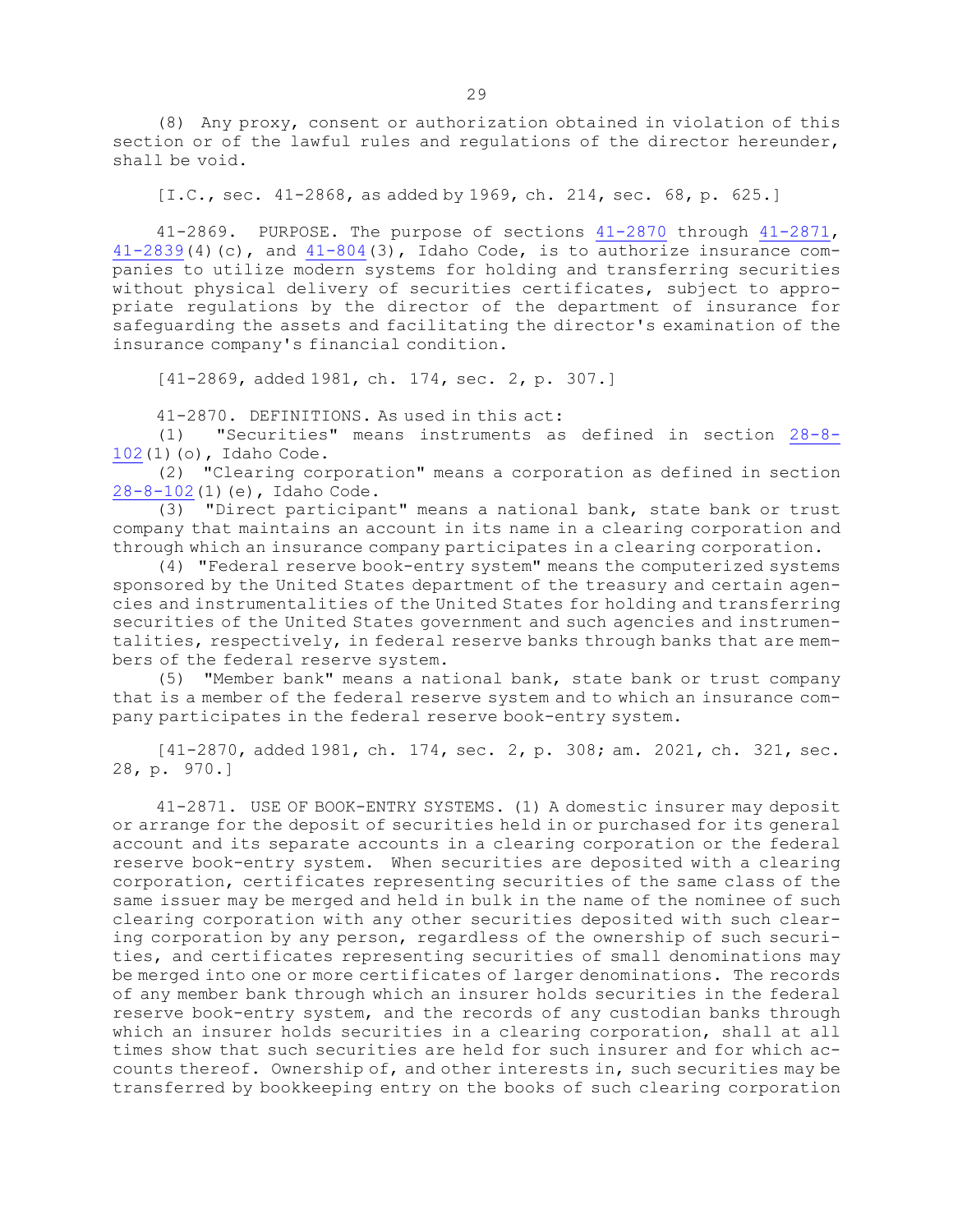or in the federal reserve book-entry system without, in either case, physical delivery of certificates representing such securities.

(2) The director of the department of insurance is authorized to promulgate rules and regulations governing the deposit by insurers of securities with clearing corporations and in the federal reserve book-entry system.

[41-2871, added 1981, ch. 174, sec. 2, p. 308.]

41-2872. HEALTH CARE PROVIDER CONTRACTS -- GRIEVANCE PROCEDURE. (1) Any stock or mutual insurer (hereinafter insurance company) issuing benefits pursuant to the provisions of this chapter shall be ready and willing at all times to enter into health care provider service contracts with all qualified health care providers of the category or categories which are necessary to provide the health care services covered by the insurance company's policy of insurance if such health care providers: are qualified under the laws of the state of Idaho, desire to become participant health care providers of the insurance company, meet the requirements of the insurance company, and practice within the general area served by the insurance company.

(2) Nothing in this section shall preclude an insurance company from refusing to contract with <sup>a</sup> health care provider who is unqualified or who does not meet the terms and conditions of the participating provider contract of the insurance company or from terminating or refusing to renew the contract of <sup>a</sup> participating health care provider who is unqualified or who does not comply with, or who refuses to comply with, the terms and conditions of the participating health care provider contract including, but not limited to, practice standards and quality requirements. The contract shall provide for written notice to the participating health care provider setting forth any breach of contract for which the insurance company proposes that the contract be terminated or not renewed and shall provide for <sup>a</sup> reasonable period of time for the participating health care provider to cure such breach prior to termination or nonrenewal. If the breach has not been cured within such period of time the contract may be terminated or not renewed. Provided however, that if the breach of contract for which the insurance company proposes that the contract be terminated or not renewed is <sup>a</sup> willful breach, fraud or <sup>a</sup> breach which poses an immediate danger to the public health or safety, the contract may be terminated or not renewed immediately.

(3) Every insurance company issuing benefits pursuant to this chapter shall establish <sup>a</sup> grievance system for health care providers. Such grievance system shall provide for arbitration according to [chapter](https://legislature.idaho.gov/statutesrules/idstat/Title7/T7CH9) 9, title [7](https://legislature.idaho.gov/statutesrules/idstat/Title7/T7CH9), Idaho Code, or for such other system which provides reasonable due process provisions for the resolution of grievances and the protection of the rights of the parties.

(4) Subsections (1) and (2) of this section shall apply to health care provider participation contracts entered into after July 1, 1994.

[41-2872, added 1994, ch. 275, sec. 1, p. 853.]

41-2873. BEST PRICE -- MOST FAVORED NATIONS CLAUSE PROHIBITED. (1) No stock or mutual insurance company (hereafter, insurance company) may require, as an element of any health care provider participation contract, that any provider agree: